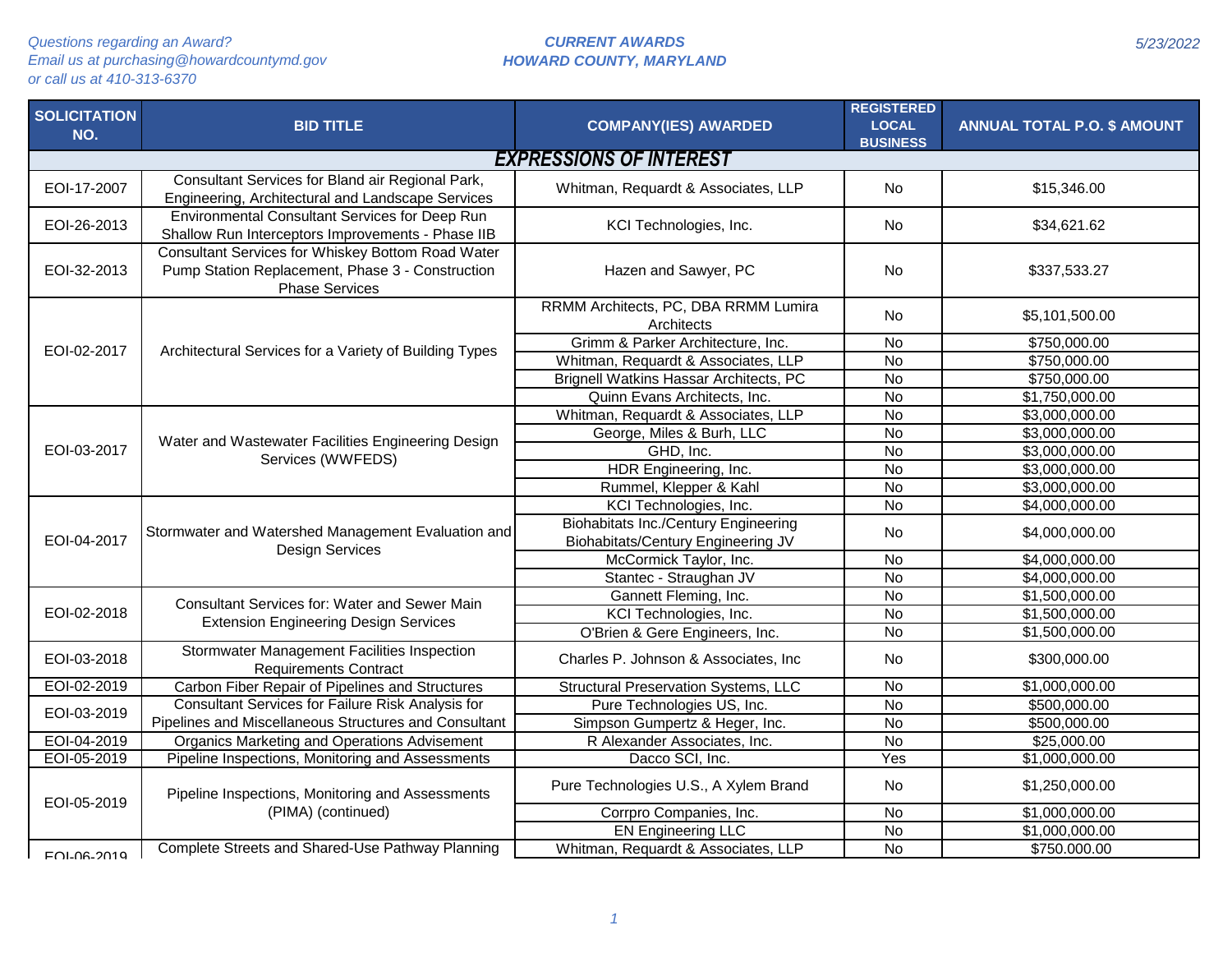| <b>SOLICITATION</b><br>NO. | <b>BID TITLE</b>                                                                                         | <b>COMPANY(IES) AWARDED</b>              | <b>REGISTERED</b><br><b>LOCAL</b><br><b>BUSINESS</b> | <b>ANNUAL TOTAL P.O. \$ AMOUNT</b> |
|----------------------------|----------------------------------------------------------------------------------------------------------|------------------------------------------|------------------------------------------------------|------------------------------------|
|                            | and Design                                                                                               | Johnson, Mirmiran & Thompson, Inc.       | <b>No</b>                                            | \$750,000.00                       |
| EOI-07-2019                |                                                                                                          | EA Engineering Science & Technology      | $\overline{N}$                                       | \$200,000.00                       |
|                            | Environmental Investigation and Compliance Services                                                      | <b>AECOM Technical Services, Inc.</b>    | $\overline{N}$                                       | \$200,000.00                       |
|                            |                                                                                                          | In Plain Sight, LLC / In Plain Sight Art | <b>No</b>                                            | \$50,000.00                        |
| EOI-08-2019                | Howard County Circuit Courthouse Artwork                                                                 | Joe O'Connell Creative Machines, Inc.    | $\overline{N}$                                       | \$150,000.00                       |
|                            |                                                                                                          | Allbritton Lee, LLC                      | $\overline{N}$                                       | \$260,000.00                       |
| EOI-01-2020                | Bicycle and Pedestrian Improvements Design-<br>Dobbin/McGaw Road                                         | Whitman, Requardt & Associates, LLP      | <b>No</b>                                            | \$275,000.00                       |
| EOI-02-2020                | <b>General Plan Updated</b>                                                                              | City Explained, Inc.                     | <b>No</b>                                            | \$909,984.00                       |
|                            |                                                                                                          |                                          |                                                      | \$142,470.00                       |
|                            |                                                                                                          | KCI Technologies, Inc.                   | <b>No</b>                                            | \$750,000.00                       |
|                            |                                                                                                          | McCormick Taylor, Inc                    | <b>No</b>                                            | \$750,000.00                       |
|                            |                                                                                                          | Whitman, Requardt & Associates, LLP      | <b>No</b>                                            | \$1,500,000.00                     |
| EOI-03-2020                | General Civil Engineering and Surveying Services                                                         | Johnson Mirmiran & Thompson              | <b>No</b>                                            | \$1,500,000.00                     |
|                            |                                                                                                          | AECOM Technical Services, Inc.           | <b>No</b>                                            | \$1,500,000.00                     |
|                            |                                                                                                          | Rummel, Klepper & Kahl                   | <b>No</b>                                            | \$750,000.00                       |
|                            |                                                                                                          | Allan Myers MD, Inc.                     | <b>No</b>                                            | \$1,000,000.00                     |
|                            |                                                                                                          | Concrete General, Inc.                   | <b>No</b>                                            | \$1,000,000.00                     |
| EOI-04-2020                | On-Call Design, Engineering, Construction, Inspection,                                                   | Highland Turf Inc. DBA HTI Contractors   | <b>No</b>                                            | \$1,000,000.00                     |
|                            | and Administrative Services                                                                              | Rummel, Klepper & Kahl                   | <b>No</b>                                            | \$2,000,000.00                     |
|                            |                                                                                                          | Pleasants Construction, Inc.             | $\overline{N}$                                       | \$1,000,000.00                     |
| EOI-05-2020                | Consultant Services for NPDES Watershed Management<br>Program/NPDES Municipal Permit Annual Requirements | KCI Technologies, Inc.                   | <b>No</b>                                            | \$1,000.000.00                     |
| EOI-06-2020                |                                                                                                          | Mead And Hunt, Inc.                      | <b>No</b>                                            | \$200,000.00                       |
|                            | <b>Traffic &amp; Transportation Engineering Services</b>                                                 | Rummel, Klepper & Kahl                   | <b>No</b>                                            | \$200,000.00                       |
|                            | On-Call Construction Inspection, Engineering &                                                           | Development Facilitators, Inc.           | $\overline{N}$                                       | \$2,000,000.00                     |
| EOI-07-2020                | <b>Administrative Services</b>                                                                           | Whitman, Requardt & Associates, LLP      | <b>No</b>                                            | \$2,000,000.00                     |
|                            |                                                                                                          | Rummel, Klepper & Kahl, LLC              | <b>No</b>                                            | \$2,000,000.00                     |
| EOI-07-2020                | On-Call Construction Inspection, Engineering &<br>Administrative Services (continued)                    | Wallace Montgomery & Associates LLP      | <b>No</b>                                            | \$2,000,000.00                     |
|                            |                                                                                                          | KCI Technologies, Inc.                   | <b>No</b>                                            | \$2,000,000.00                     |
|                            |                                                                                                          | Arm Group, Inc.                          | No                                                   | \$200,000.00                       |
| EOI-09-2020                | Phase I and Phase II Environmental Site Assessments                                                      | EA Engineering Science & Technology      | <b>No</b>                                            | \$200,000.00                       |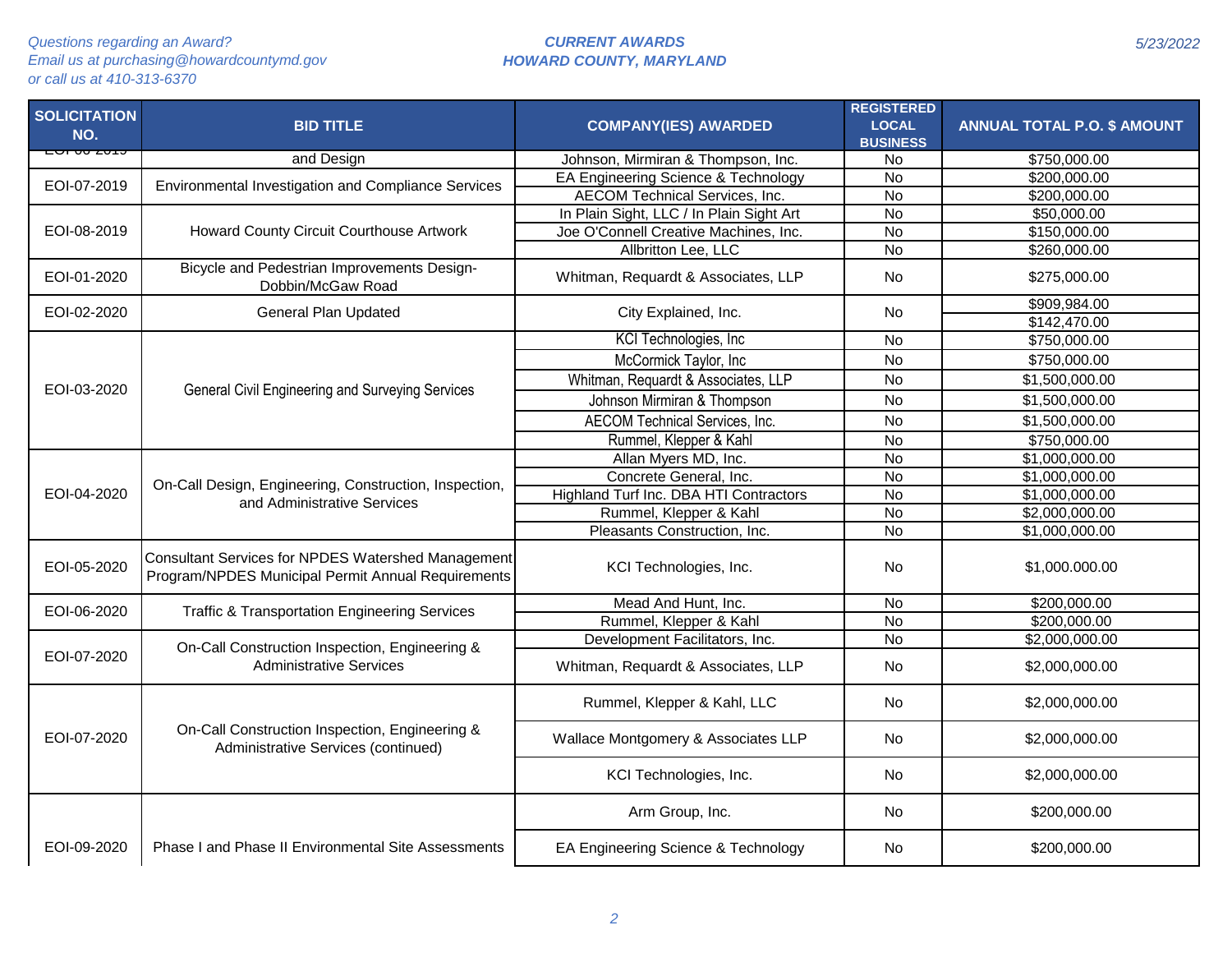| <b>SOLICITATION</b><br>NO. | <b>BID TITLE</b>                                                                             | <b>COMPANY(IES) AWARDED</b>                                       | <b>REGISTERED</b><br><b>LOCAL</b><br><b>BUSINESS</b> | <b>ANNUAL TOTAL P.O. \$ AMOUNT</b> |
|----------------------------|----------------------------------------------------------------------------------------------|-------------------------------------------------------------------|------------------------------------------------------|------------------------------------|
|                            |                                                                                              | The Vertex Companies, Inc.                                        | <b>No</b>                                            | \$200,000.00                       |
| EOI-01-2021                | Ellicott City North Tunnel Final Design Services and<br><b>Consulting Services Agreement</b> | Jacobs Associates dba McMillen Jacobs<br>Associates               | <b>No</b>                                            | \$5,377,326.85                     |
| EOI-01-2022                | Ellicott City North Tunnel Owner's Representative                                            | WSP USA, Inc.                                                     | No                                                   | \$250,727.00                       |
|                            |                                                                                              | Johnson, Mirmiran & Thompson, Inc.                                | Yes                                                  | \$400,000.00                       |
| EOI-02-2022                | Site and Landscape Design                                                                    | Site Recourses, Inc.                                              | Yes                                                  | \$400,000.00                       |
|                            |                                                                                              | Whitman, Requardt & Associates, LLP                               | No                                                   | \$400,000.00                       |
|                            |                                                                                              | <b>INVITATION FOR BIDS</b>                                        |                                                      |                                    |
| IFB-2014-13                | Central Maryland Transit Operation Facility (C-0289)                                         | Roy Kirby & Sons, Inc.                                            | $\overline{N}$                                       | \$9,375,000.00                     |
| IFB-2014-14                | Alpha Ridge Landfill Groundwater System Expansion (C-<br>0299                                | Harden Group, LLC                                                 | No                                                   | \$382,204.90                       |
| IFB-2014-15                | Rockburn Hill Sewer/Pump Station & Crossview road<br>Water Extension (S-6260 & W-8312)       | W.F. Wilson & Sons, Inc.                                          | Yes                                                  | \$3,381,467.62                     |
| IFB-2014-28                | Dorsey Run Road - Segment B (J-4148 & W-8292)                                                | American Infrastructure - MD, Inc. dba American<br>Infrastructure | <b>No</b>                                            | \$10,144,700.00                    |
| IFB-2014-37                | <b>Bridge Painting</b>                                                                       | Titan Industrial Services, Inc.                                   | <b>No</b>                                            | \$468,500.00                       |
| IFB-2014-41                | Historic Renovation of the Belmont Manor House, Smoke<br>House, and Pump House               | Oak Grove Restoration Company                                     | <b>No</b>                                            | \$577,540.00                       |
| IFB-2014-44                | Welding Gases, Equipment & Supplies                                                          | <b>Praxair Distribution</b>                                       | No                                                   | \$194,000.00                       |
| IFB-2014-48                | Repairs to Retaining Wall on Mulligans Hill Lane (B3853)                                     | Kinsley Construction, Inc.                                        | No                                                   | \$997,955.35                       |
| IFB-2014-58                | Bryant & Grant Avenues Drainage Improvements (D-<br>1150)                                    | <b>General Paving &amp; Contracting</b>                           | <b>No</b>                                            | \$830,293.80                       |
| IFB-2014-65                | Pirch Way/Aspern Drive Water Replacement (W-8206)                                            | Cossentino Contracting Co., Inc.                                  | $\overline{N}$                                       | \$1,005,763.00                     |
| IFB-2015-01                | Emergency Generators & Switchgear Installation<br>Contract (S-6264)                          | Tissa Enterprises, Inc. (TEI)                                     | No                                                   | \$4,193,900.00                     |
| IFB-2015-02                | Real Estate Sales Brokerage, Sale of Former Mears<br>Property                                | Lee & Associates Chesapeake Region, LLC                           | Yes                                                  | \$500,000.00                       |
| IFB-2015-03                | Ellicott City Parking Lot "E" Site Improvements (D-1165)                                     | <b>Centennial Contractors</b>                                     | No                                                   | \$1,542,715.00                     |
| IFB-2015-05                | Fencing Installation and Repair Services                                                     | Hercules Fence of Maryland, LLC                                   | Yes                                                  | \$925,000.00                       |
|                            |                                                                                              | Best Fence, LLC                                                   | No                                                   | \$1,035,000.00                     |
| IFB-2015-06                | <b>Correctional Supplies</b>                                                                 | Bob Barker Company, Inc.                                          | <b>No</b>                                            | \$329,398.80                       |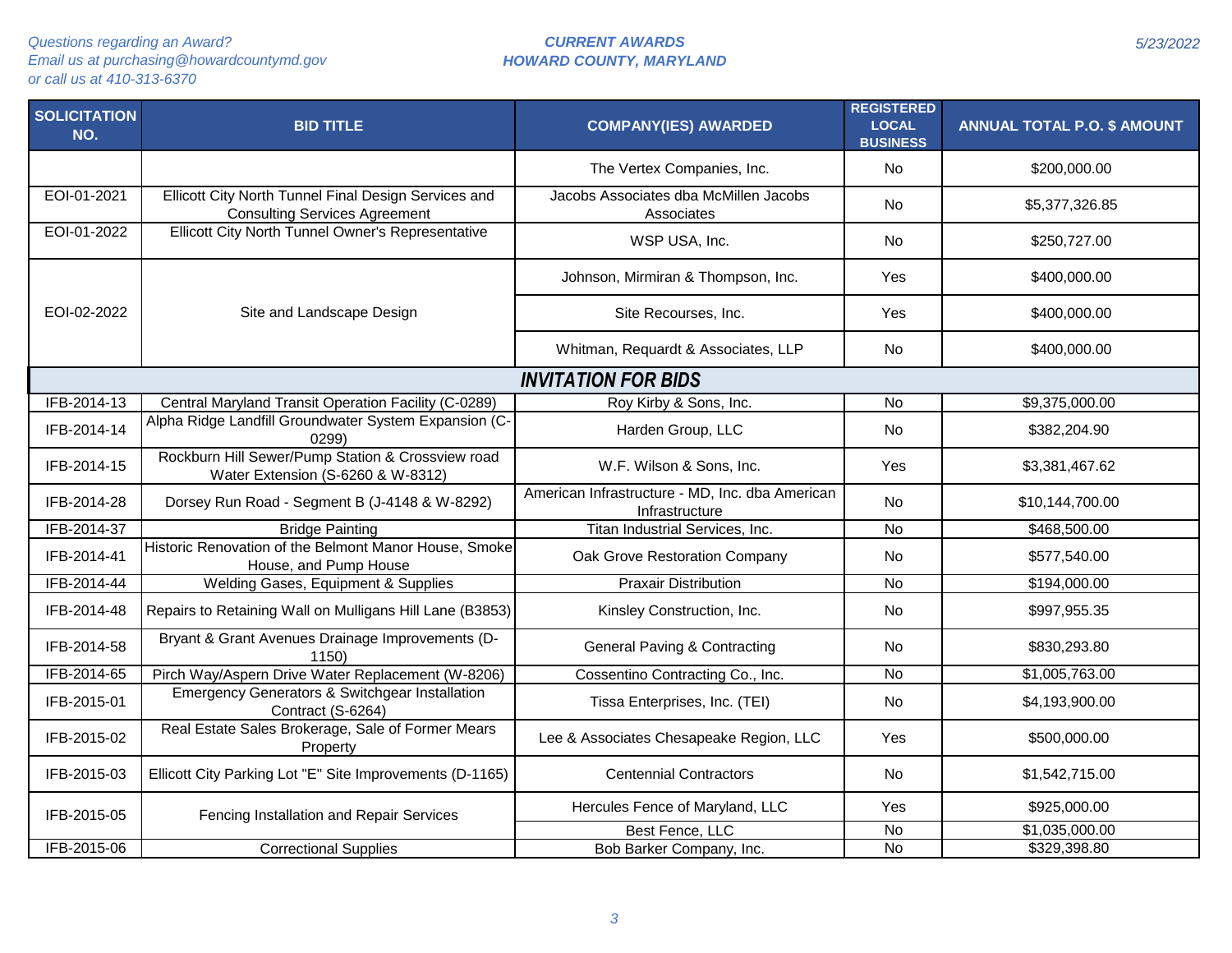| <b>SOLICITATION</b> | <b>BID TITLE</b>                                                                    | <b>COMPANY(IES) AWARDED</b>                            | <b>REGISTERED</b><br><b>LOCAL</b> | <b>ANNUAL TOTAL P.O. \$ AMOUNT</b> |
|---------------------|-------------------------------------------------------------------------------------|--------------------------------------------------------|-----------------------------------|------------------------------------|
| NO.                 |                                                                                     |                                                        | <b>BUSINESS</b>                   |                                    |
|                     |                                                                                     | Lawmen Supply Co., Inc.                                | $\overline{N}$                    | \$28,280.00                        |
| IFB-2015-07         | <b>Rifle and Pistol Ammunition</b>                                                  | The Gun Shop                                           | $\overline{N}$                    | \$108,688.65                       |
| IFB-2015-08         | <b>Night Vision System</b>                                                          | <b>Nord Atlantic USA</b>                               | $\overline{N}$                    | \$26,836.00                        |
| IFB-2015-09         | Commercial Gas Dryer                                                                | PAC Industries, Inc.                                   | $\overline{N}$                    | \$59,970.00                        |
| IFB-2015-10         | Propane Gas, Supply and Delivery                                                    | AmeriGas - Ellicott City                               | $\overline{N}$                    | \$58,880.00                        |
| IFB-2015-12         | Advance Life Support Simulator Manikin                                              | Henry Schein, Inc.                                     | $\overline{N}$                    | \$48,174.70                        |
| IFB-2015-13         | Valve Maintenance Trailer and Accessories                                           | Ferguson Waterworks                                    | <b>No</b>                         | \$63,553.79                        |
| IFB-2015-14         | Little Patuxent Interceptor Sewer Rehabilitation (S-6273)                           | AM-Liner East, Inc.                                    | <b>No</b>                         | \$4,519,219.47                     |
| IFB-2015-15         | Organic Soil and Amendments, Fertility Products, and<br><b>Nutrient Supplements</b> | RMG Direct, Inc.                                       | No.                               | \$212,460.52                       |
| IFB-2015-16         | Liquid Aluminum Sulphate                                                            | <b>USALCO Baltimore Plant, LLC</b>                     | $\overline{N}$                    | \$82,956.24                        |
| IFB-2015-17         | Bureau of Utilities Maintenance Yard Update (W-8290)                                | Bob Porter Company, Inc.                               | $\overline{N}$                    | \$2,012,000.00                     |
| IFB-2015-18         | Medications                                                                         | Bound Tree Medical, LLC                                | <b>No</b>                         | \$200,000.00                       |
| IFB-2015-19         | Semi-Automatic Rifles                                                               | <b>Atlantic Tactical</b>                               | $\overline{N}$                    | \$24,330.00                        |
| IFB-2015-20         | Food Products for the Detention Center                                              | Performance Food Group, Inc.                           | <b>No</b>                         | \$430,683.25                       |
| IFB-2015-21         | Ford Water Meter Parts & Accessories                                                | HD Supply Waterworks, LTD                              | <b>No</b>                         | \$103,621.00                       |
| IFB-2015-23         | Ilchester Road Water Main Replacement (W-8316)                                      | Schummer, Inc.                                         | $\overline{N}$                    | \$1,533,134.00                     |
| IFB-2015-24         | Blandair Park Phase "J" (J-4237) and Phase II (N-3102)                              | <b>Kibler Construction</b>                             | <b>No</b>                         | \$13,740,144.54                    |
| IFB-2015-25         | Alpha Ridge Landfill Maintenance Shop Area<br>improvements (C-0299A)                | American Contracting & Environmental Services,<br>Inc. | Yes                               | \$2,296,200.00                     |
| IFB-2015-26         | Multi-Stage Centrifugal Blower                                                      | American Contracting & Environmental Services          | Yes                               | \$60,500.00                        |
| IFB-2015-28         | Portable Diesel-Powered Pump                                                        | Thompson Pump & Manufacturing Co., Inc.                | $\overline{N}$                    | \$48,290.20                        |
| IFB-2015-29         | Sidewalk and Ramp Repair Program                                                    | E & R Services                                         | No                                | \$125,136.00                       |
|                     |                                                                                     | D & F Construction                                     | $\overline{N}$                    | \$618,397.65                       |
| IFB-2015-29         | Sidewalk and Ramp Repair Program                                                    | <b>Olney Masonry Corporation</b>                       | <b>No</b>                         | \$662,004.00                       |
|                     |                                                                                     | Foxus Services, Inc.                                   | $\overline{N}$                    | \$131,233.00                       |
|                     |                                                                                     | John Turner Abstracts, LLC                             | $\overline{N}$                    | \$52,494.00                        |
|                     |                                                                                     | Freestate Title Consultants, LLC                       | <b>No</b>                         | \$52,494.00                        |
|                     |                                                                                     | Centennial Associates, Inc.                            | $\overline{N}$                    | \$52,494.00                        |
| IFB-2015-35         | <b>Title Abstract Services</b>                                                      | First Columbia Title                                   | $\overline{N}$                    | \$78,740.00                        |
|                     |                                                                                     | Law Office of Lyle Poe Ifavor Abstracts                | $\overline{N}$                    | \$52,494.00                        |
|                     |                                                                                     | Watonia Henderson                                      | <b>No</b>                         | \$157,480.00                       |
|                     |                                                                                     | Hylind Infoquest, Inc.                                 | <b>No</b>                         | \$104,987.00                       |
|                     | OEM Replacement Parts & Repairs: Pumps & Mixers,                                    |                                                        |                                   |                                    |
| IFB-2015-36         | Flygt and Vogelsang                                                                 | Sherwood Logan Assoc., Inc.                            | <b>No</b>                         | \$453,101.76                       |
|                     |                                                                                     | Keith Ohlinger                                         | <b>No</b>                         | <b>Revenue Generating</b>          |
| IFB-2015-37         | Sale of Mulch, Compost & Other Natural Products                                     | Level Land, Inc.                                       | Yes                               | Revenue Generating                 |
|                     |                                                                                     | Chesapeake Compost, LLC                                | <b>No</b>                         | <b>Revenue Generating</b>          |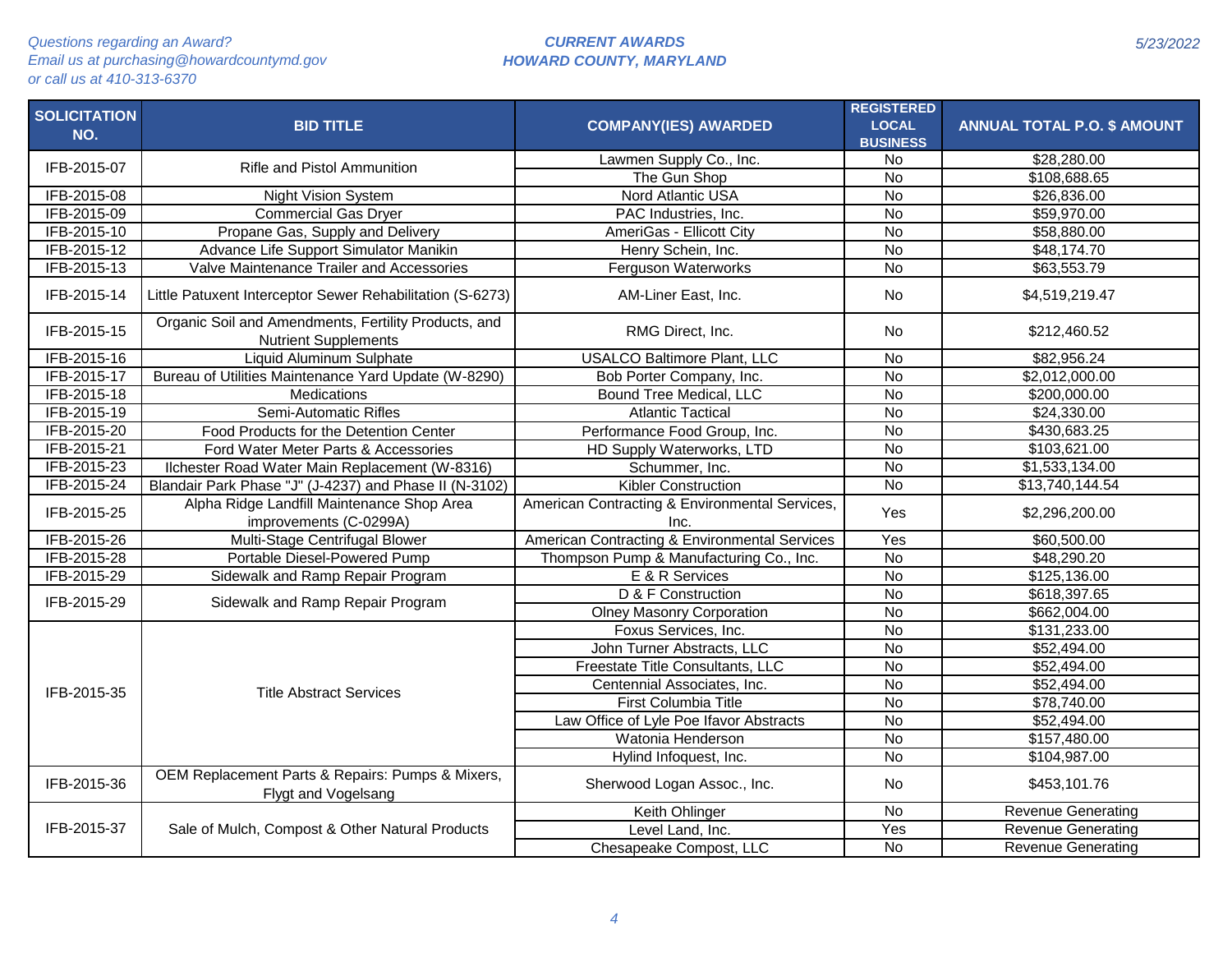| <b>SOLICITATION</b><br>NO. | <b>BID TITLE</b>                                                                   | <b>COMPANY(IES) AWARDED</b>                                       | <b>REGISTERED</b><br><b>LOCAL</b><br><b>BUSINESS</b> | <b>ANNUAL TOTAL P.O. \$ AMOUNT</b> |
|----------------------------|------------------------------------------------------------------------------------|-------------------------------------------------------------------|------------------------------------------------------|------------------------------------|
| IFB-2015-38                | Snowden Water Tank Cleaning and Coating (W-8291)                                   | Manolis Painting Co., Inc.                                        | No                                                   | \$978,200.00                       |
| IFB-2015-39                | Meadowridge Wastewater Pump Station Upgrade &<br>Forcemain Replacement (S6279)     | W.F. Wilson & Sons, Inc.                                          | Yes                                                  | \$1,068,756.00                     |
| IFB-2015-43                | North County Facilities Rainwater Harvesting and Wash<br>Pad Project               | Apex Companies, LLC                                               | <b>No</b>                                            | \$1,738,088.50                     |
| IFB-2015-44                | Underground Water Storage Tanks for Fire Suppression<br>$(F-5972)$                 | Octagon Services, Inc.                                            | No.                                                  | \$568,840.00                       |
| IFB-2015-45                | <b>Commercial Kitchen Equipment Repair Services</b>                                | <b>Total Kitchen Care, LLC</b>                                    | <b>No</b>                                            | \$179,196.00                       |
| IFB-2015-46                | Fire Suppression Foam, Wetting Agents & Dry Chemical<br>Powder                     | Witmer Public Safety t/ Mason-Dixon Fire                          | <b>No</b>                                            | \$437,975.90                       |
|                            |                                                                                    | Municipal Emergency Services, Inc.                                | $\overline{N}$                                       | \$912,298.30                       |
| IFB-2015-47                | Meats, Snacks, Beverages, Condiments, and<br><b>Miscellaneous Grocery Products</b> | <b>Foodpro Corporation</b>                                        | <b>No</b>                                            | \$874,261.95                       |
| IFB-2015-48                | Gerwig Lane 24" Water Main Relocation, Capital Project<br>No. F-8248               | Cossentino Contracting Co., Inc.                                  | <b>No</b>                                            | \$427,711.00                       |
| IFB-2015-51                | Tent Rental (Re-Bid)                                                               | Allied Rentals dba Allied Party Rentals                           | <b>No</b>                                            | \$269,346.90                       |
| IFB-2015-53                | Plumbing Equipment, Fixtures & Supplies (Re-Bid)                                   | <b>Ferguson Enterprises</b>                                       | $\overline{N}$                                       | \$500,000.00                       |
| IFB-2015-55                | Micro-Surfacing Program                                                            | Slurry Pavers, Inc.                                               | <b>No</b>                                            | \$1,505,125.00                     |
| IFB-2015-56                | <b>HVAC Equipment and Supplies</b>                                                 | <b>Ferguson Enterprises</b>                                       | <b>No</b>                                            | \$150,000.00                       |
|                            |                                                                                    | Wallace Supply dba Johnstone Supply                               | <b>No</b>                                            | \$100,000.00                       |
| IFB-2015-58                | Sewer Flow Monitoring, Telemetered                                                 | <b>ADS Environmental Services</b>                                 | <b>No</b>                                            | \$300,757.24                       |
|                            |                                                                                    | Phelps and Phelps Consulting                                      | $\overline{N}$                                       | \$3,000,000.00                     |
|                            |                                                                                    | Kane Consulting                                                   | <b>No</b>                                            | \$3,000,000.00                     |
|                            |                                                                                    | <b>Boulevard Contractors Corp.</b>                                | $\overline{N}$                                       | \$3,000,000.00                     |
|                            |                                                                                    | <b>Garcete Construction</b>                                       | $\overline{N}$                                       | \$3,000,000.00                     |
|                            |                                                                                    | Harris Design and Construction                                    | $\overline{N}$                                       | \$3,000,000.00                     |
| IFB-2015-60                | <b>Job Order Contracting</b>                                                       | Harkins Builders, Inc.                                            | Yes                                                  | \$6,000,000.00                     |
|                            |                                                                                    | Hascon, LLC                                                       | <b>No</b>                                            | \$6,000,000.00                     |
|                            |                                                                                    | <b>Hayes Construction</b>                                         | $\overline{N}$                                       | \$3,000,000.00                     |
|                            |                                                                                    | North Point Builders, Inc.                                        | $\overline{N}$                                       | \$3,000,000.00                     |
|                            |                                                                                    | Plano-Coudon Construction                                         | $\overline{N}$                                       | \$3,000,000.00                     |
|                            |                                                                                    | <b>Shade Construction</b>                                         | $\overline{N}$                                       | \$3,000,000.00                     |
| IFB-2016-06                | Yard Waste Accept, Process and Marketing Services                                  | Harvest RGI LLC                                                   | <b>No</b>                                            | \$303,750.00                       |
| IFB-2016-07                | Belmont Manor House Fire Alarm Replacement                                         | ARK System, Inc.                                                  | $\overline{N}$                                       | \$52,397.00                        |
| IFB-2016-09                | <b>HVAC Filter Supply</b>                                                          | <b>Cosmos Air Purification and Environmental</b><br>Systems, Inc. | <b>No</b>                                            | \$119,032.15                       |
| IFB-2016-10                | Kerger Road Pump Station Improvements                                              | PSI Pumping Solutions, Inc.                                       | No                                                   | \$1,063,730.16                     |
| IFB-2016-13                | Sandblasting Equipment and Accessories                                             | CJ Spray, Inc.                                                    | $\overline{N}$                                       | \$52,490.00                        |
| IFB-2016-14                | Ammunition                                                                         | The Gun Shop                                                      | <b>No</b>                                            | \$53,038.50                        |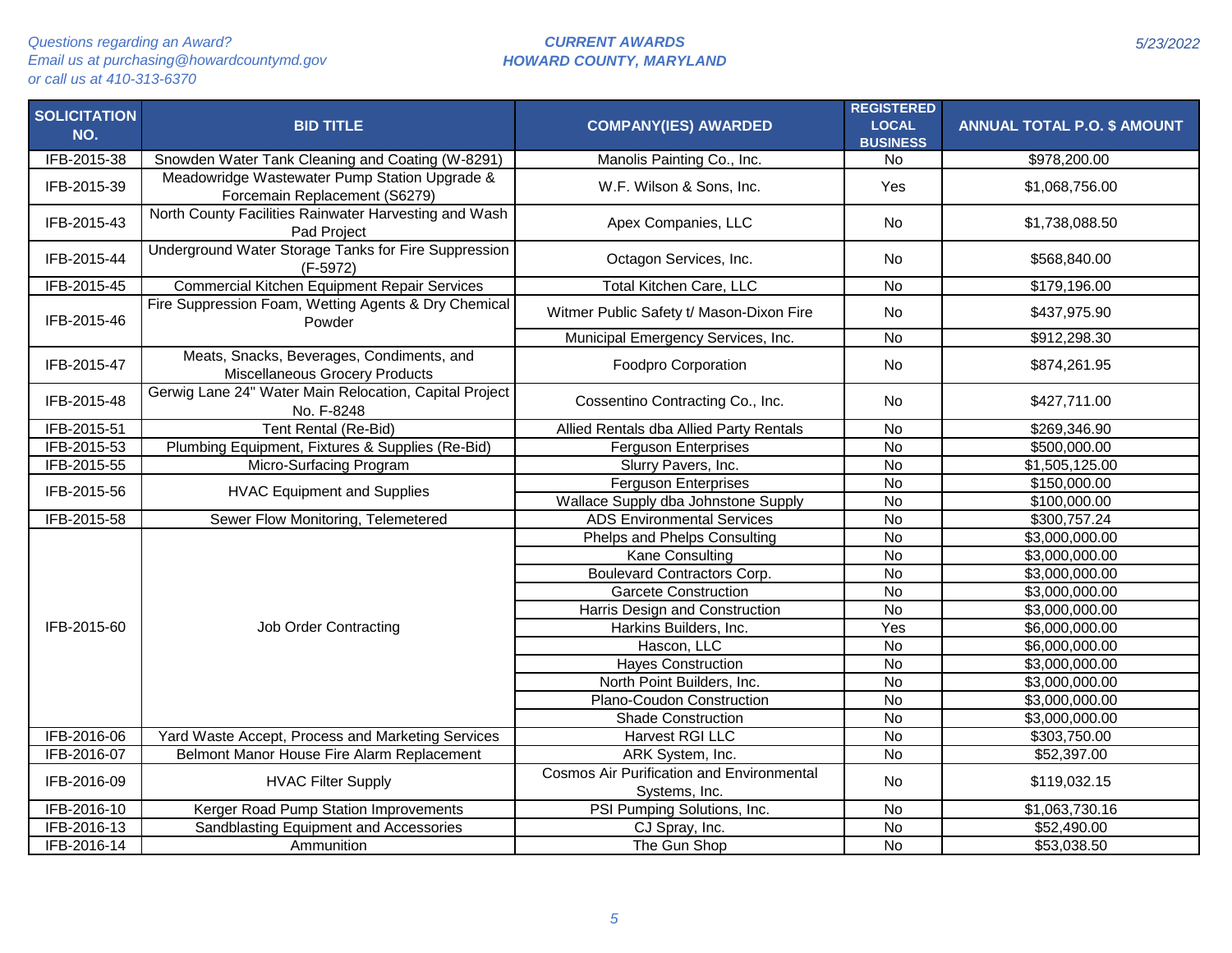| <b>SOLICITATION</b><br>NO. | <b>BID TITLE</b>                                                        | <b>COMPANY(IES) AWARDED</b>                                | <b>REGISTERED</b><br><b>LOCAL</b><br><b>BUSINESS</b> | <b>ANNUAL TOTAL P.O. \$ AMOUNT</b> |
|----------------------------|-------------------------------------------------------------------------|------------------------------------------------------------|------------------------------------------------------|------------------------------------|
| IFB-2016-15                | Traffic Signal Construction and Modification                            | Baldwin Line Construction of MD Inc/ Scott A<br>Duncan Inc | No                                                   | \$300,000.00                       |
| IFB-2016-16                | Lawn and Garden Paper Bags                                              | Dano Enterprises, Inc.                                     | <b>No</b>                                            | $\overline{1,250,000.00}$          |
| IFB-2016-20                | <b>Traffic Control Devices, Stop Sticks</b>                             | Stop Stick, Ltd                                            | $\overline{N}$                                       | \$32,249.10                        |
| IFB-2016-22                | Portable Salt Conveyor and Hopper                                       | Kimco USA, Inc.                                            | $\overline{N}$                                       | \$53,633.75                        |
| IFB-2016-25                | <b>Drug Testing Services</b>                                            | <b>Friends Medical Laboratory</b>                          | No                                                   | \$253,433.00                       |
| IFB-2016-30                | <b>Trotter Road Water and Sewer Extension</b>                           | W. F. Wilson and Sons, Inc.                                | Yes                                                  | \$1,286,263.00                     |
|                            |                                                                         | M.T. Laney Company, Inc.                                   | $\overline{N}$                                       | \$1,933,971.00                     |
| IFB-2016-31                | Roadway Utility Patching                                                | General Paving & Contracting, Inc.                         | $\overline{N}$                                       | \$1,105,126.25                     |
|                            |                                                                         | E & R Services, Inc.                                       | $\overline{N}$                                       | \$1,105,126.25                     |
|                            | Space Planning, Interior Design and Furniture Planning                  | Mimar Architects & Engineers                               | <b>No</b>                                            | \$84,000.00                        |
| IFB-2016-32                | Services                                                                | Square One Design, LLC                                     | $\overline{N}$                                       | \$81,500.00                        |
|                            |                                                                         | Procon Consulting, LLC                                     | <b>No</b>                                            | \$81,000.00                        |
| IFB-2016-36                | 2017 Ford Utility Police Interceptor, AWD                               | RGH Automotive New Holland Auto Group and<br>Toyota        | <b>No</b>                                            | \$97,608.84                        |
| IFB-2016-38                | Uninterruptible Power Supply Maintenance                                | Power 4 U, Inc.                                            | $\overline{N}$                                       | \$49,527.45                        |
| IFB-2016-44                | Roll Off Container Hauling and Recyclables and Waste<br>Transfer        | Goode Companies, Inc.                                      | <b>No</b>                                            | \$314,180.35                       |
| IFB-2016-50                | <b>Hydrants Inspection and Exercising Program</b>                       | Pure Technologies US, Inc.                                 | $\overline{N}$                                       | \$889,200.00                       |
| IFB-2016-51                | Recreational Program Bus Services, Motor Coach                          | Eyre Bus Service, Inc.                                     | Yes                                                  | \$1,017,502.00                     |
| IFB-2016-52                | Event Tent, New                                                         | Leroy Dixon Enterprises, Inc. dba Party Plus               | $\overline{N}$                                       | \$185,549.00                       |
| IFB-2016-53                | Integrated Curbside Refuse and Recycling Collection<br>Services, TRZ-11 | MBG Enterprises, Inc.                                      | <b>No</b>                                            | \$3,212,179.85                     |
| IFB-2016-54                | Integrated Curbside Refuse and Recycling Collection<br>Services, TRZ-6  | Bates Trucking Company, Inc.                               | No                                                   | \$3,496,405.50                     |
|                            |                                                                         | Atlantic Emergency Solutions, Inc.                         | $\overline{N}$                                       | $\overline{$75,000.00}$            |
|                            |                                                                         | <b>Beltway Companies, LLC</b>                              | $\overline{N}$                                       | \$75,000.00                        |
|                            |                                                                         | Elliott & Frantz, Inc.                                     | $\overline{N}$                                       | \$75,000.00                        |
|                            | Original Equipment Manufacturer Parts & Service for                     | <b>Fesco Emergency Sales</b>                               | Yes                                                  | \$75,000.00                        |
| IFB-2016-57                | Heavy Equipment & Heavy Trucks                                          | <b>Gladhill Tractor Mart</b>                               | <b>No</b>                                            | \$75,000.00                        |
|                            |                                                                         | Jesco, Inc.                                                | <b>No</b>                                            | \$75,000.00                        |
|                            |                                                                         | Security Equipment Company, Inc.                           | $\overline{N}$                                       | \$75,000.00                        |
|                            |                                                                         | West End Service, Inc.                                     | Yes                                                  | \$75,000.00                        |
|                            |                                                                         | <b>MD Fleet Center LLC</b>                                 | <b>No</b>                                            | \$60,000.00                        |
| IFB-2016-59                | <b>Ultra Violet Lamps</b>                                               | Xylem Water Solutions USA, Inc.                            | $\overline{N}$                                       | \$53,581.50                        |
| IFB-2016-61                | Graco Matrix Automotive Fluid Monitoring System<br>Expansion            | C&T Equipment Co, Inc. T/A B&R Associates                  | <b>No</b>                                            | \$102,028.69                       |
| IFB-2016-63                | Sample Ballot Printing                                                  | Corporate Press, Inc.                                      | No                                                   | \$35,976.58                        |
| IFB-2016-65                | Troy Park Phase II, Capital Project No. N-3957                          | Bob Porter Co., Inc.                                       | $\overline{N}$                                       | \$7,687,000.00                     |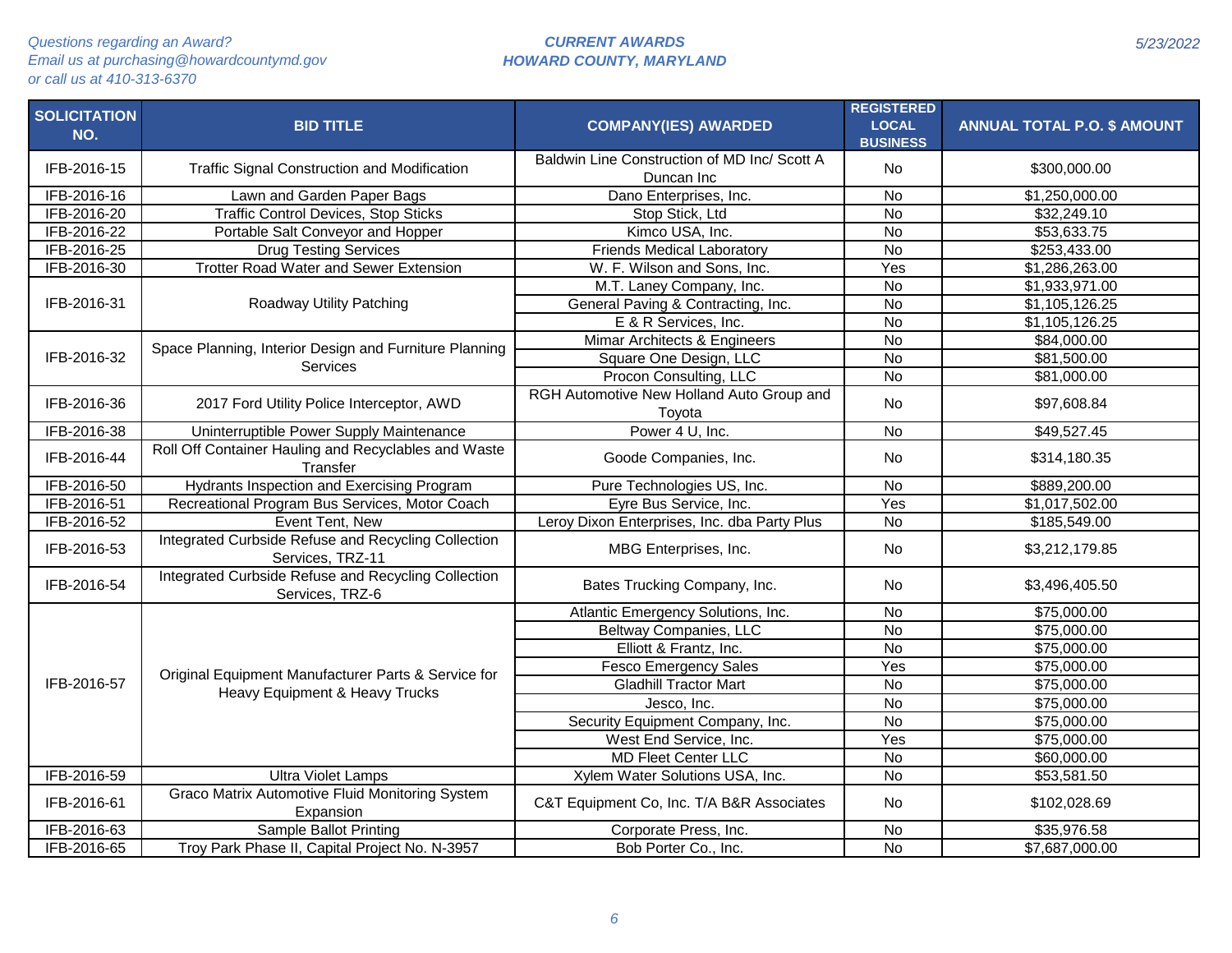|                     |                                                        |                                            | <b>REGISTERED</b> |                                    |
|---------------------|--------------------------------------------------------|--------------------------------------------|-------------------|------------------------------------|
| <b>SOLICITATION</b> | <b>BID TITLE</b>                                       | <b>COMPANY(IES) AWARDED</b>                | <b>LOCAL</b>      | <b>ANNUAL TOTAL P.O. \$ AMOUNT</b> |
| NO.                 |                                                        |                                            | <b>BUSINESS</b>   |                                    |
| IFB-2016-68         | Montgomery Road 12" Water Main Replacement             | W F Wilson & Sons, Inc.                    | Yes               | \$5,197,059.50                     |
|                     |                                                        | Alban Tractor Co., Inc.                    | <b>No</b>         | \$11,500,000.00                    |
|                     |                                                        | Correlli, Inc.                             | <b>No</b>         | \$8,000,000.00                     |
|                     |                                                        | L&G Truck Repair, Inc.                     | <b>No</b>         | \$10,200,000.00                    |
| IFB-2016-70         | Heavy Equipment Parts and Service                      | Cummins Colling Products / Radiator        | <b>No</b>         | \$700,000.00                       |
|                     |                                                        | Johnson & Towers, Inc.                     | $\overline{N}$    | \$11,700,000.00                    |
|                     |                                                        | Middleton & Meads Co., Inc.                | $\overline{N}$    | \$10,200,000.00                    |
|                     |                                                        | Harbor Truck Sales and Service, Inc.       | $\overline{N}$    | \$2,300,000.00                     |
|                     |                                                        | DGR Services, Inc. dba Performance Parts   |                   |                                    |
|                     |                                                        | <b>Express</b>                             | No                | \$45,00.00                         |
|                     |                                                        | Maryland Industrial Trucks, Inc.           | <b>No</b>         | \$1,850,000.00                     |
|                     |                                                        | Redstorm Fire & Rescue                     | <b>No</b>         | \$1,500,000.00                     |
|                     |                                                        | Patriot Fire LLC                           | No                | \$1,300,000.00                     |
| IFB-2016-70         | Heavy Equipment Parts and Service (continued)          | Emergency Vehicle Services Inc.            | $\overline{N}$    | \$1,500,000.00                     |
|                     |                                                        | Delmarva Pump Center Inc.                  | $\overline{N}$    | \$2,000,000.00                     |
|                     |                                                        | Matheny Motor Truck Company                | $\overline{N}$    | \$1,800,000.00                     |
|                     |                                                        | Seagrave Fire Apparatus LLC                | <b>No</b>         | \$2,400,000.00                     |
|                     |                                                        | Scott Shearer dba Shearer Services         | $\overline{N}$    | \$2,000,000.00                     |
|                     |                                                        | Chesapeake Uniform Rental / Lord Baltimore |                   |                                    |
| IFB-2016-74         | Apparel and Uniforms                                   | Uniform                                    | No                | \$651,400.00                       |
| IFB-2016-76         | Beverage, Milk                                         | Dairy Maid Dairy, Inc.                     | <b>No</b>         | \$316,200.00                       |
| IFB-2016-80         | <b>Correctional Officer Uniforms</b>                   | F&F&A Jacobs & Sons, Inc.                  | <b>No</b>         | \$940,449.47                       |
| IFB-2016-81         | <b>Traffic Control Devices, Stop Sticks</b>            | Stop Stick, LTD                            | <b>No</b>         | \$32,800.00                        |
| IFB-2016-82         | Subaru XV Crosstrek 2.0i Hybrid AWD SUV                | Russel Auto Imports Russel Mazda Subaru    | $\overline{N}$    | \$78,951.00                        |
| IFB-2016-83         | <b>Traffic Signal Control Equipment</b>                | RGA, Inc.                                  | $\overline{N}$    | \$2,074,814.67                     |
| IFB-2017-01         | <b>Bus Shelter Installation &amp; Related Services</b> | Colossal Contractors, Inc.                 | $\overline{N}$    | \$184,950.00                       |
|                     |                                                        | E.A.R.N. Contractors, Inc.                 | $\overline{N}$    | \$194,302.00                       |
|                     | Howard County Library System East Columbia Branch      |                                            |                   |                                    |
| IFB-2017-03         | Renovation (L0015A)                                    | Hascon, LLC.                               | No                | \$2,635,000.00                     |
|                     | US Route 29 Transmission Water Main: Little Patuxent   |                                            |                   |                                    |
| IFB-2017-06         | Parkway to MD Route 108 (W8296)                        | W.F. Wilson & Sons                         | Yes               | \$6,997,243.00                     |
| IFB-2017-07         | <b>Nitrile Exam Gloves</b>                             | Moore Medical LLC                          | No                | $\overline{$}32,495.60$            |
| IFB-2017-08         | Timbers of Troy Golf Course Irrigation & Bunker        |                                            |                   |                                    |
|                     | Improvements (N3108)                                   | McDonald & Sons, Inc.                      | <b>No</b>         | \$2,031,280.03                     |
| IFB-2017-11         | <b>Traffic Camera Detection Equipment</b>              | Control Technologies of Central FL., Inc.  | <b>No</b>         | \$215,600.00                       |
| IFB-2017-12         | Ammunition                                             | The Gun Shop                               | $\overline{N}$    | \$112,161.96                       |
| IFB-2017-14         | Traffic Signals & Accessories                          | RGA, Inc.                                  | <b>No</b>         | \$84,860.00                        |
| IFB-2017-15         | Centrifugal Pump, Diesel, Portable                     | <b>Global Pump Company</b>                 | $\overline{N}$    | \$22,905.14                        |
| IFB-2017-16         | Homa Pumps & OEM Replacement Parts (Re-Bid)            | Fluid Solutions, Inc.                      | <b>No</b>         | \$207,322.00                       |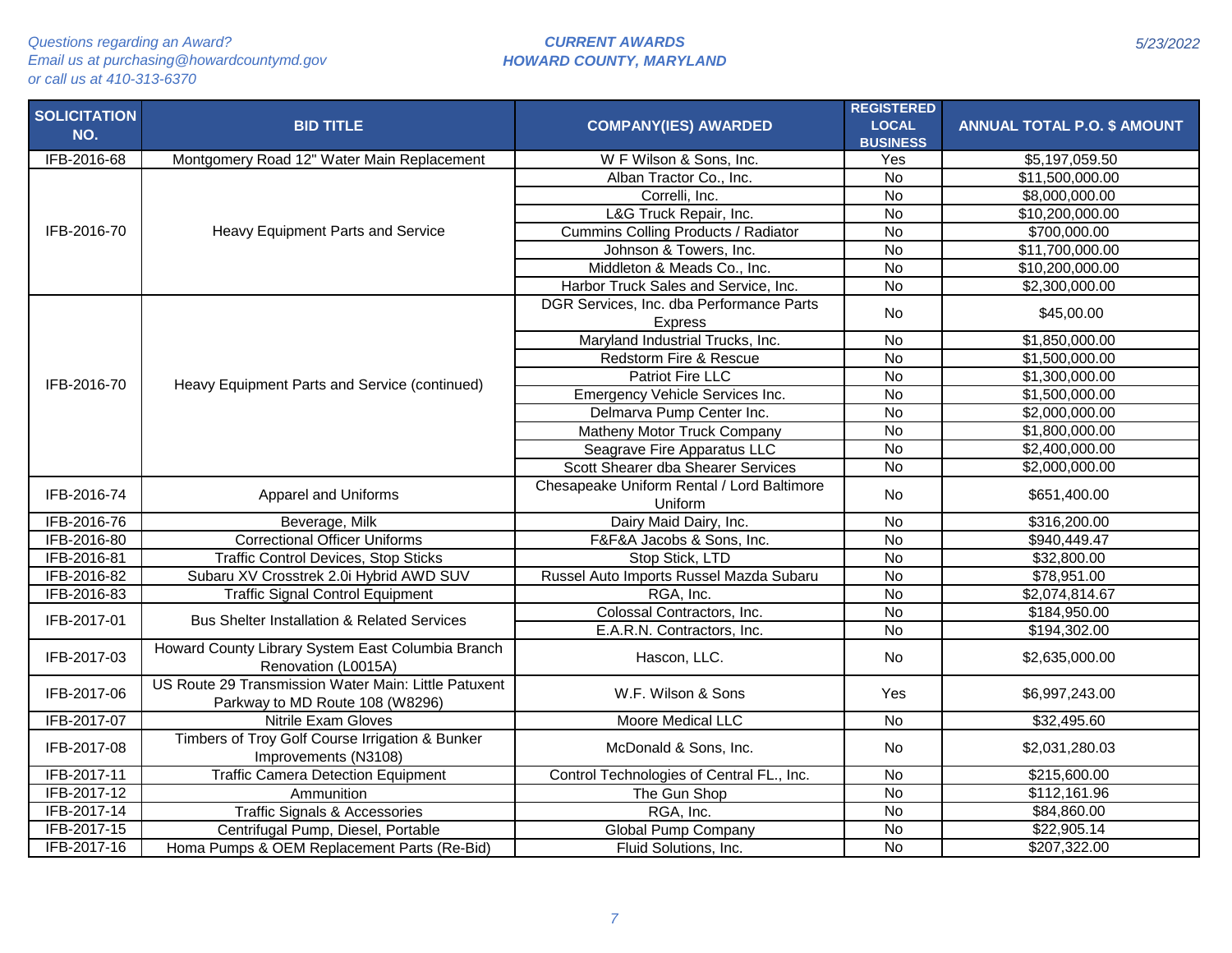| <b>SOLICITATION</b> | <b>BID TITLE</b>                            | <b>COMPANY(IES) AWARDED</b>                           | <b>REGISTERED</b><br><b>LOCAL</b> | <b>ANNUAL TOTAL P.O. \$ AMOUNT</b> |
|---------------------|---------------------------------------------|-------------------------------------------------------|-----------------------------------|------------------------------------|
| NO.                 |                                             |                                                       | <b>BUSINESS</b>                   |                                    |
|                     |                                             | Nightmare Graphics, Inc.                              | Yes                               | \$91,505.20                        |
| IFB-2017-17         | Clothing, Apparel, Uniforms & Accessories   | Avalon Industries                                     | <b>No</b>                         | \$4,815.00                         |
| IFB-2017-18         | Recycling Scrap Metal & Appliances          | Recovermat Mid-Atlantic, LLC                          | <b>No</b>                         | <b>Revenue Generating</b>          |
| IFB-2017-19         | Methanol                                    | Intercoastal Trading, Inc.                            | $\overline{N}$                    | \$556,500.00                       |
| IFB-2017-20         | <b>Engineering Printer/Plotter Supplies</b> | Adon Perazim Inc. dba Prints Charles<br>Reprographics | <b>No</b>                         | \$450,000.00                       |
|                     |                                             | Sirchie Acquisition Company, LLC                      | <b>No</b>                         | \$500,000.00                       |
|                     |                                             | Criswell Performance Cars, Inc.                       | $\overline{N}$                    | \$500,000.00                       |
|                     |                                             | Criswell Nissan of Germantown, Inc.                   | <b>No</b>                         | \$500,000.00                       |
|                     |                                             | Hertrich Fleet Services, Inc.                         | $\overline{N}$                    | \$500,000.00                       |
|                     |                                             | West End Services, Inc.                               | Yes                               | \$500,000.00                       |
| IFB-2017-21         | New Vehicles Class 1-7                      | Apple Ford, Inc. Apple Ford Lincoln                   | <b>No</b>                         | \$500,000.00                       |
|                     |                                             | Lenco Industries, Inc.                                | $\overline{N}$                    | \$500,000.00                       |
|                     |                                             | Lindsay Ford, LLC                                     | $\overline{N}$                    | \$500,000.00                       |
|                     |                                             | Criswell Chevrolet, Inc.                              | $\overline{N}$                    | \$500,000.00                       |
|                     |                                             | Win Kelly Chevrolet                                   | $\overline{N}$                    | \$500,000.00                       |
|                     |                                             | Criswell Performance Imports, Inc.                    | <b>No</b>                         | \$500,000.00                       |
|                     |                                             | Koons of Clarksville LLC                              | <b>No</b>                         | \$15,000,000.00                    |
| IFB-2017-22         | Portable Salt Conveyor and Hopper           | Kimco USA Inc.                                        | <b>No</b>                         | \$53,633.75                        |
| IFB-2017-23         | Savage Area Sewer Re-alignment (S-6290)     | Cossentino Contracting Co., Inc.                      | $\overline{N}$                    | \$2,472,675.00                     |
| IFB-2017-24         | Oakland Water Tank Cleaning & Coating       | Nostos SS Contractors, LLC                            | <b>No</b>                         | \$946,290.00                       |
|                     |                                             | Caton Autobody, LLC                                   | $\overline{N}$                    | \$55,000.00                        |
|                     |                                             | <b>G A Mullinix Automotive Enterprises</b>            | <b>No</b>                         | \$55,000.00                        |
|                     |                                             | <b>Expert Auto Body</b>                               | $\overline{N}$                    | \$70,000.00                        |
|                     |                                             | Middleton & Meads Co., Inc.                           | <b>No</b>                         | \$60,000.00                        |
| IFB-2017-25         | Body and Frame Repair Services              | Linthicum Ferndale Auto Body, Inc.                    | <b>No</b>                         | \$60,000.00                        |
|                     |                                             | Beltway International, LLC                            | $\overline{N}$                    | \$55,000.00                        |
|                     |                                             | E & P Collision Center, LLC                           | $\overline{N}$                    | \$70,000.00                        |
|                     |                                             | PLE Services, Inc.                                    | <b>No</b>                         | \$83,000.00                        |
|                     |                                             | STU-RON Spring, Inc.                                  | <b>No</b>                         | \$28,700.00                        |
| IFB-2017-26         | Janitorial Supplies, General Line           | <b>Leonard Paper Company</b>                          | <b>No</b>                         | \$219,360.31                       |
| IFB-2017-27         | <b>Street Sweeping Services</b>             | B & J Sweeping & Sons Inc.                            | $\overline{N}$                    | \$376,000.00                       |
| IFB-2017-28         | Video Inspection of Sanitary Sewer Mains    | Reviera Enterprises, Inc. T/A REI Draya               | $\overline{N}$                    | \$45,000.00                        |
| IFB-2017-29         | Various Processed, Fresh, Dairy & Frozen    | Karetas Food Inc.                                     | $\overline{N}$                    | \$303,922.50                       |
| IFB-2017-32         | <b>Electric Motor and Pump Repairs</b>      | House of Balance, Inc.                                | <b>No</b>                         | \$456,000.00                       |
| IFB-2017-33         | Rifles & Accessories                        | Lawmen's & Shooters' Supply, Inc.                     | <b>No</b>                         | \$13,272.94                        |
|                     |                                             | <b>Atlantic Tactical</b>                              | <b>No</b>                         | \$53,032.20                        |
| IFB-2017-34         | In-Home Health Care Services                | Trustworthy Staffing Solutions, LLC                   | $\overline{N}$                    | \$176,600.00                       |
|                     |                                             | Dependable Services Group, Inc.                       | <b>No</b>                         | \$168,000.00                       |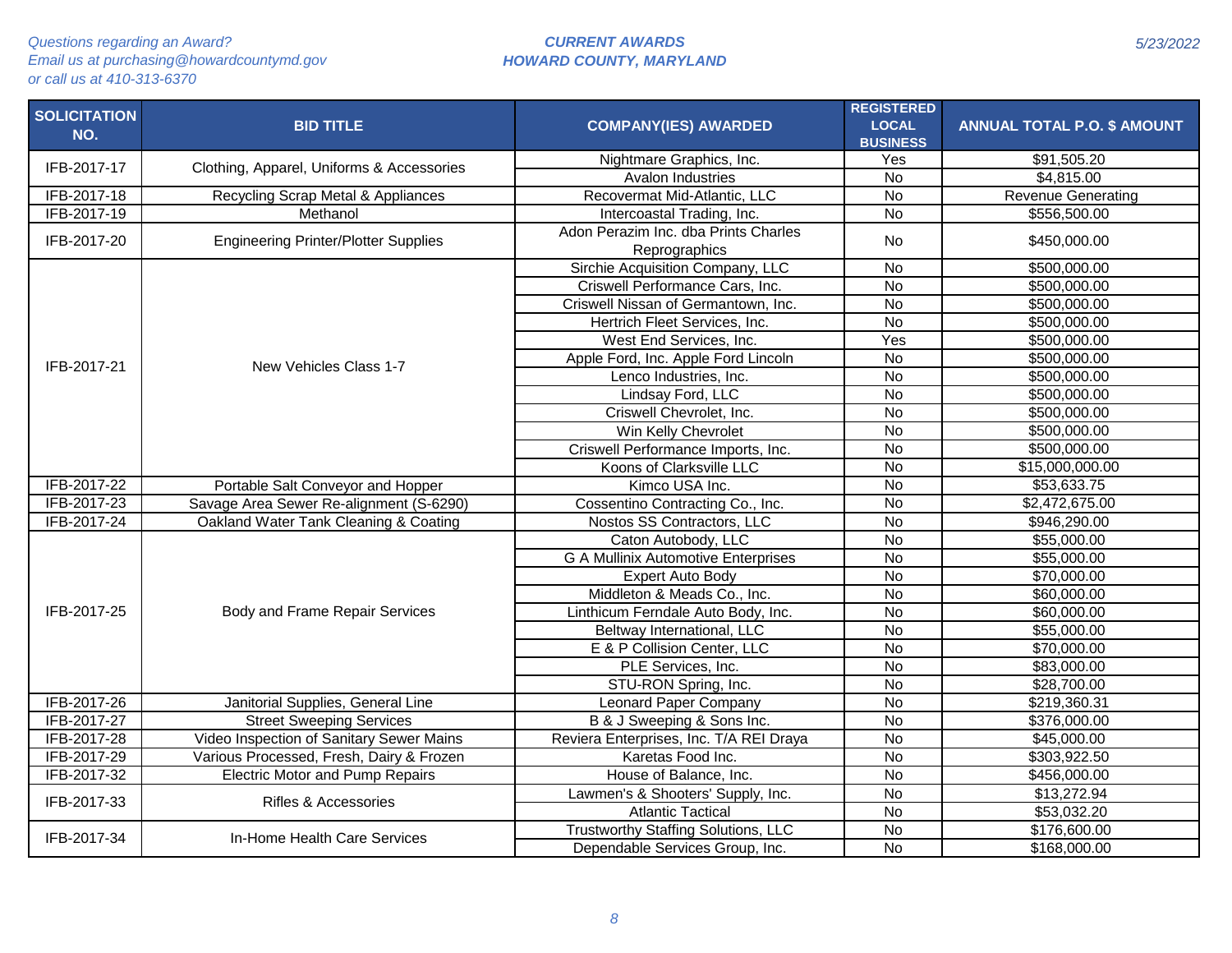| <b>SOLICITATION</b> | <b>BID TITLE</b>                                                                                 | <b>COMPANY(IES) AWARDED</b>                                          | <b>REGISTERED</b><br><b>LOCAL</b> | <b>ANNUAL TOTAL P.O. \$ AMOUNT</b> |
|---------------------|--------------------------------------------------------------------------------------------------|----------------------------------------------------------------------|-----------------------------------|------------------------------------|
| NO.                 |                                                                                                  |                                                                      | <b>BUSINESS</b>                   |                                    |
|                     |                                                                                                  | <b>SCL Corporation</b>                                               | No                                | \$174,000.00                       |
|                     | In-Home Health Care Services (continued)                                                         | Elizabeth Cooney Personal Care, LLC                                  | No                                | \$175,000.00                       |
| IFB-2017-34         |                                                                                                  | Personal Home Care, LLC                                              | $\overline{N}$                    | \$175,000.00                       |
|                     |                                                                                                  | Attentive Residential Care, LLC dba ComForCare                       | $\overline{N}$                    | \$178,210.00                       |
|                     |                                                                                                  | Torres & Associates, LLC                                             | $\overline{N}$                    | \$19,685.00                        |
| IFB-2017-35         | <b>Real Estate Title Services</b>                                                                | <b>Tri-State Paralegal Service</b>                                   | No                                | \$19,685.00                        |
|                     |                                                                                                  | Fuller Brown Land Services, LLC                                      | $\overline{N}$                    | \$19,685.00                        |
| IFB-2017-37         | Cell 1 Landfill Gas Collection System Expansion                                                  | Stearns Conrad & Schmidt Consulting dba SCS<br><b>Field Services</b> | <b>No</b>                         | \$342,307.00                       |
|                     |                                                                                                  | Goode Companies, Inc. - TRZ-2                                        | <b>No</b>                         | \$546,284.34                       |
|                     |                                                                                                  | Ecology Services, Inc. - TRZ-3                                       | No                                | \$411,590.56                       |
| IFB-2017-40         | Integrated Curbside Refuse and Recycling Collection<br>Services, TRZ-2, TRZ-3, TRZ-12 and TRZ-15 | <b>MBG Enterprises - TRZ-12</b>                                      | $\overline{N}$                    | \$643,183.32                       |
|                     |                                                                                                  | Ecology Services, Inc. - TRZ-15                                      | <b>No</b>                         | \$409,988.56                       |
| IFB-2017-41         | Sodium Hypochlorite                                                                              | Maryland Chemical Company, Inc.                                      | No                                | \$96,250.00                        |
| IFB-2017-43         | Uniform Cleaning & Alterations Services                                                          | <b>Rogers Custom Cleaners</b>                                        | Yes                               | \$239,864.00                       |
|                     |                                                                                                  | <b>Severn Dry Cleaners</b>                                           | $\overline{N}$                    | \$239,864.00                       |
| IFB-2017-45         | School Bus Transportation                                                                        | Woodlawn Motor Coach                                                 | No                                | \$115,000.00                       |
| IFB-2017-48         | Spray Equipment, Flusher System                                                                  | THC Enterprises, Inc.                                                | $\overline{N}$                    | \$76,500.00                        |
| IFB-2017-50         | <b>Bakery Products</b>                                                                           | Schmidt Baking Co.                                                   | No                                | \$133,715.00                       |
| IFB-2017-51         | <b>Auditing Services</b>                                                                         | Cohnreznick LLP                                                      | $\overline{N}$                    | \$18,000.00                        |
| IFB-2017-55         | 2017 Ford Interceptor Police AWD                                                                 | <b>RGH Automotive LLC</b>                                            | No                                | \$26,806.00                        |
| IFB-2017-56         | Waste Hauling Services, Alpha Ridge Landfill                                                     | Claw Transport Services, LLC                                         | $\overline{N}$                    | \$731,370.80                       |
|                     |                                                                                                  | Donald B. Rice Tire Co., Inc.                                        | $\overline{N}$                    | \$100,000.00                       |
| IFB-2017-57         | New Tires, Tubes and Repair Services                                                             | Edgewater Tire Center, Inc.                                          | $\overline{N}$                    | \$100,000.00                       |
|                     |                                                                                                  | Service Tire Truck Center, Inc.                                      | $\overline{N}$                    | \$100,000.00                       |
| IFB-2017-58         | <b>Track Stump Cutter</b>                                                                        | DAF Inc. dba J.P. Carlton Company                                    | $\overline{N}$                    | \$77,300.00                        |
| IFB-2017-59         | Rental of Portable Restrooms Units and Hand Washing<br><b>Stations</b>                           | Environmental Recovery Corp of MD                                    | No                                | \$121,173.00                       |
|                     |                                                                                                  | Global Group                                                         | No                                | \$45,000.00                        |
| IFB-2017-60         | <b>Promotional Products</b>                                                                      | <b>KM Printing LLC</b>                                               | $\overline{N}$                    | \$45,000.00                        |
|                     |                                                                                                  | <b>AMC Promotional Products</b>                                      | <b>No</b>                         | \$45,000.00                        |
|                     |                                                                                                  | <b>Promotions Unlimited</b>                                          | <b>No</b>                         | \$45,000.00                        |
| IFB-2017-60         | Promotional Products (continued)                                                                 | <b>Corporate Promotions</b>                                          | <b>No</b>                         | \$45,000.00                        |
| IFB-2017-61         | Surveillance Security Camera Services and Scala Digital<br><b>Signage Services</b>               | Kipp Visual Systems, Inc.                                            | No                                | \$417,270.00                       |
| IFR_2017_62         | Patrol Rody Armor & Plate Carriere                                                               | Ambitec, Inc.                                                        | <b>No</b>                         | \$6,180.00                         |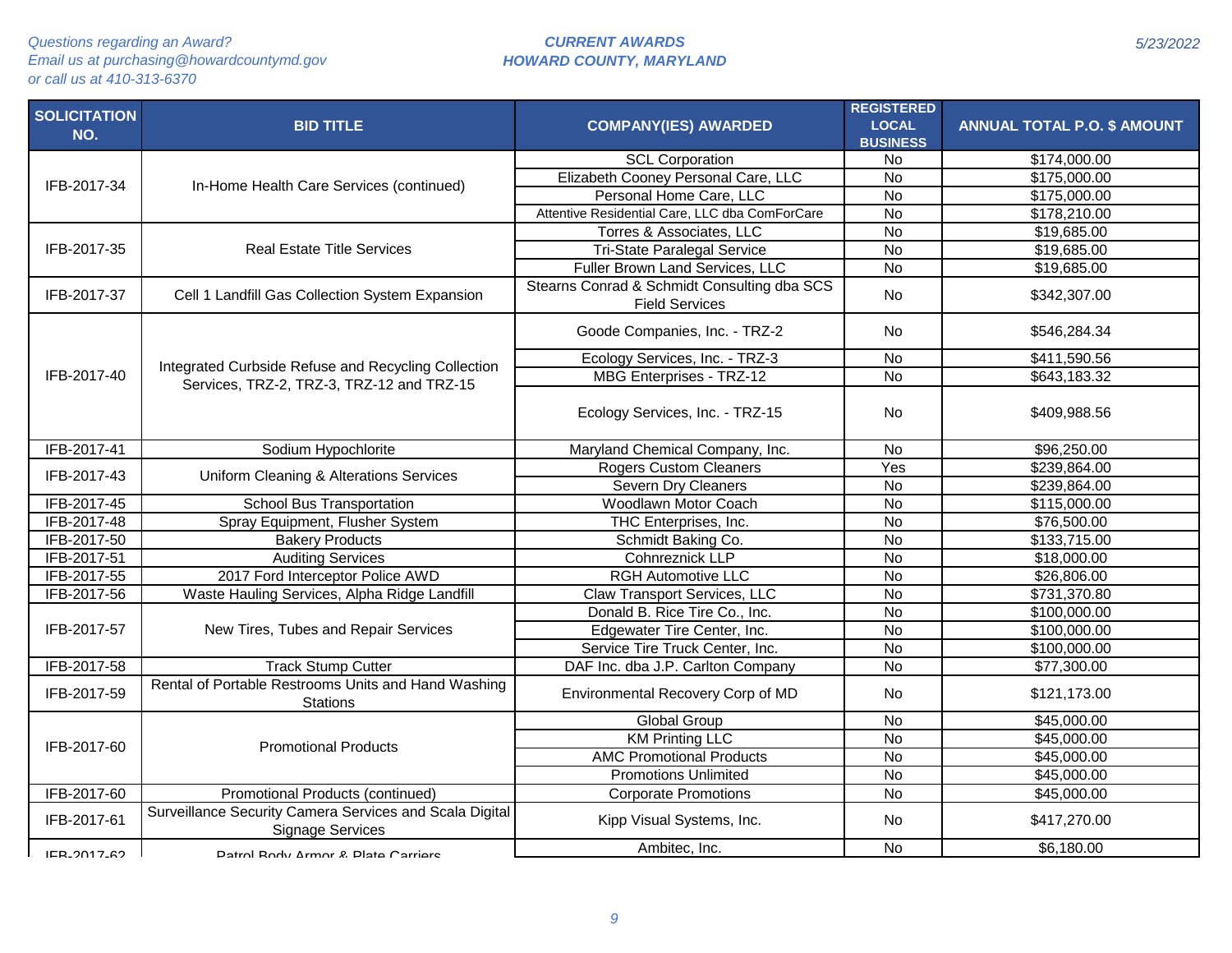| <b>SOLICITATION</b><br>NO. | <b>BID TITLE</b>                                         | <b>COMPANY(IES) AWARDED</b>                         | <b>REGISTERED</b><br><b>LOCAL</b><br><b>BUSINESS</b> | <b>ANNUAL TOTAL P.O. \$ AMOUNT</b> |
|----------------------------|----------------------------------------------------------|-----------------------------------------------------|------------------------------------------------------|------------------------------------|
| ᡉ᠊ᢧ                        |                                                          | Ambitec, Inc.                                       | No                                                   | \$119,360.00                       |
|                            |                                                          | Layne Inliner LLC                                   | $\overline{N}$                                       | \$3,000,000.00                     |
| IFB-2017-63                | <b>On-Call Sewer Rehabilitation Construction Service</b> | AM-Liner East, Inc.                                 | $\overline{N}$                                       | \$3,000,000.00                     |
|                            |                                                          | <b>SAK Construction LLC</b>                         | <b>No</b>                                            | \$3,000,000.00                     |
| IFB-2017-64                | Latex Paint Recycling Services                           | Brian M. Loy                                        | No                                                   | \$35,505.00                        |
| IFB-2017-65                | Oil Water Separator Maintenance and Cleaning             | Water Depot, Inc.                                   | <b>No</b>                                            | \$50,162.50                        |
|                            |                                                          | Sierra Construction, LLC                            | $\overline{N}$                                       | \$50,162.50                        |
| IFB-2017-68                | <b>Ballistic Helmets</b>                                 | National Safety Supply, Inc.                        | $\overline{N}$                                       | \$38,480.00                        |
| IFB-2017-69                | <b>Rehabilitation Container Pod</b>                      | Advanced Containment Systems, Inc.                  | <b>No</b>                                            | \$107,146.00                       |
| IFB-2017-70                | Surveying Equipment & Accessories                        | Caron East, Inc.                                    | $\overline{N}$                                       | \$70,683.00                        |
| IFB-2017-71                | <b>Rifles and Accessories</b>                            | <b>Atlantic Tactical</b>                            | $\overline{N}$                                       | \$62,092.94                        |
| IFB-2017-74                | Police Investigation Robot                               | <b>Bunce Industries</b>                             | <b>No</b>                                            | \$25,183.33                        |
| IFB-2017-75                | Parts and Repair - Organic Processing Equipment          | Vermeer Mid Atlantic LLC                            | <b>No</b>                                            | \$49,940.00                        |
| IFB-2017-76                | Multi-Size Fire Hydrant and Replacement Parts            | Ferguson Waterworks                                 | <b>No</b>                                            | \$202,818.00                       |
|                            |                                                          | <b>HD Supply Waterworks LTD</b>                     | $\overline{N}$                                       | \$62,000.00                        |
| IFB-2017-78                | Fire Hydrant Painting                                    | <b>Colossal Contractors</b>                         | $\overline{N}$                                       | \$70,000.00                        |
|                            | Sound Suppressor and Red Dot Sights                      |                                                     |                                                      | \$27,326.67                        |
| IFB-2017-79                |                                                          | <b>Atlantic Tactical</b>                            | <b>No</b>                                            | \$23,729.16                        |
|                            |                                                          |                                                     |                                                      | \$27,532.83                        |
| IFB-2017-80                | Janitorial Supplies                                      | <b>Buckeye Cleaning Center</b>                      | <b>No</b>                                            | \$130,000.00                       |
|                            |                                                          | Fitch Dustdown Co.                                  | <b>No</b>                                            | \$130,000.00                       |
| IFB-2017-82                | Water Tank Cleaning                                      | National Wash Authority - Midwest Mobile<br>Washers | <b>No</b>                                            | \$44,500.00                        |
| IFB-2018-01                | <b>Locksmith Services</b>                                | American Lockworks, Inc.                            | <b>No</b>                                            | \$13,500.00                        |
|                            |                                                          | Easter's Lock & Access Systems, Inc.                | <b>No</b>                                            | \$13,500.00                        |
|                            |                                                          | <b>General Paving &amp; Contracting</b>             | $\overline{N}$                                       | \$750,000.00                       |
| IFB-2018-04                | Roadways, Intersections & Sidewalk Construction          | D & F Construction, Inc.                            | $\overline{N}$                                       | \$750,000.00                       |
|                            | Improvements                                             | E&R Services, Inc.                                  | $\overline{N}$                                       | \$750,000.00                       |
|                            |                                                          | Highland Turf, Inc. dba HTI Contractors             | <b>No</b>                                            | \$750,000.00                       |
| IFB-2018-05                | Sylvan Lane Interceptor Sewer                            | W.F. Wilson & Sons, Inc.                            | Yes                                                  | \$1,004,719.00                     |
| IFB-2018-06                | Hall Shop Road at Browns Bridge Road                     | Gray & Son, Inc.                                    | <b>No</b>                                            | \$675,346.05                       |
|                            |                                                          | <b>Hentschel Real Estate Services</b>               | $\overline{N}$                                       | \$25,000.00                        |
| IFB-2018-08                | Real Estate Appraisal Services                           | S H Muller & Associates LLC                         | $\overline{N}$                                       | \$25,000.00                        |
|                            |                                                          | Karen H Belinko Appraisals LLC                      | $\overline{N}$                                       | \$25,000.00                        |
|                            |                                                          | <b>Principle Real Estate Consultants</b>            | $\overline{N}$                                       | \$25,000.00                        |
| IFB-2018-09                | Removal and Recycling of Scrap Asphalt Roof Shingles     | <b>MB Recycling, LLC</b>                            | $\overline{N}$                                       | \$92,400.00                        |
| IFB-2018-10                | Composting Facility Phase IIA at Alpha Ridge Landfill    | Allan Myers MD, Inc.                                | <b>No</b>                                            | \$4,217,777                        |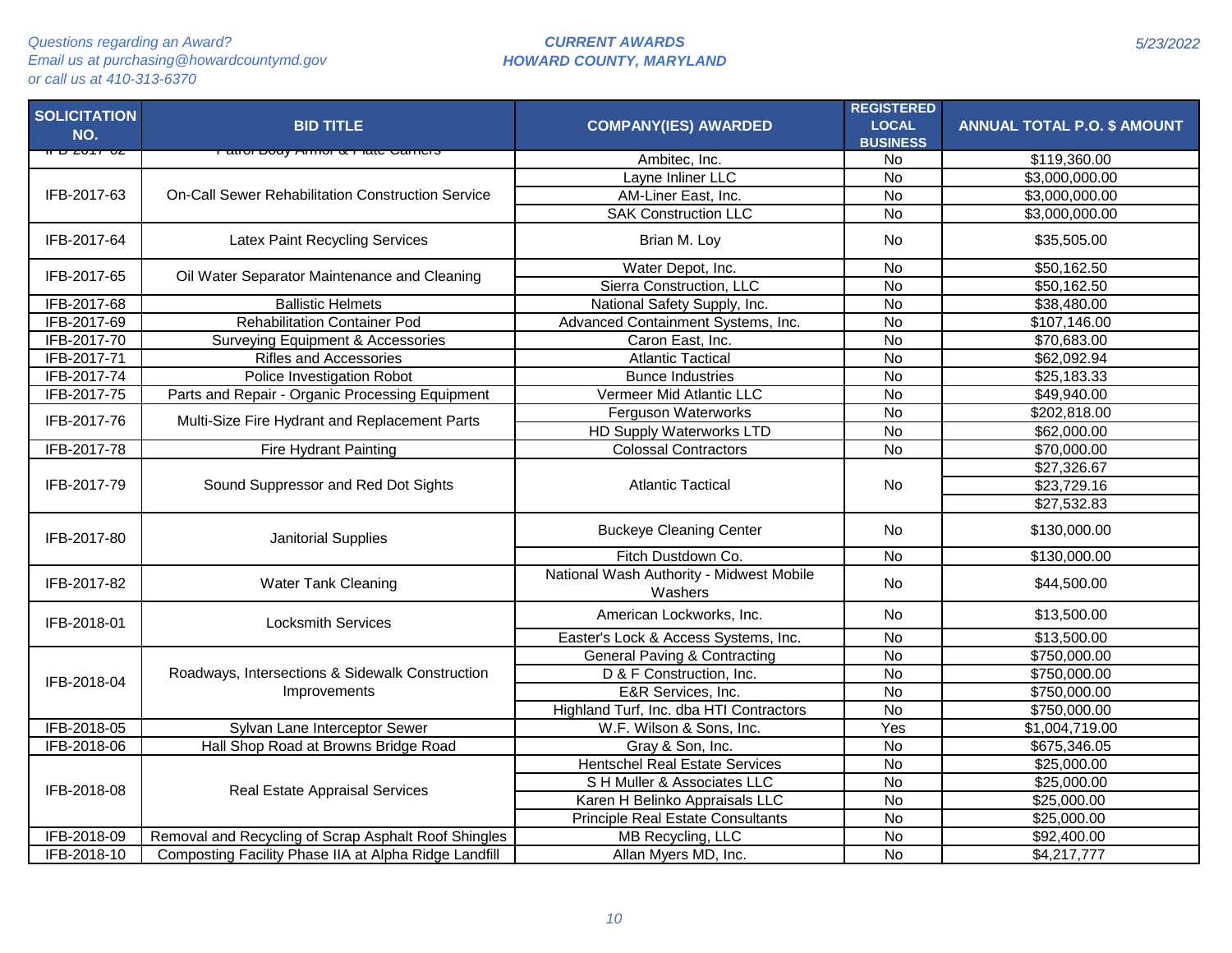| <b>SOLICITATION</b><br>NO. | <b>BID TITLE</b>                                                                            | <b>COMPANY(IES) AWARDED</b>                                      | <b>REGISTERED</b><br><b>LOCAL</b><br><b>BUSINESS</b> | <b>ANNUAL TOTAL P.O. \$ AMOUNT</b> |
|----------------------------|---------------------------------------------------------------------------------------------|------------------------------------------------------------------|------------------------------------------------------|------------------------------------|
| IFB-2018-11                | Middle Patuxent Environmental Area Site Improvements<br>Project, Capital Project N3965      | AB Construction, Inc.                                            | <b>No</b>                                            | \$1,632,650.00                     |
| IFB-2018-12                | Pump Out Services, Septic Tanks, Grease Traps, Wet<br>Well, Etc.                            | Hatfield's Equipment & Dedication                                | <b>No</b>                                            | \$53,905.00                        |
| IFB-2018-13                | Event Services for 50+ Expo and WomenFest                                                   | Advantage Conference & Expo                                      | <b>No</b>                                            | \$40,347.00                        |
| IFB-2018-15                | Fitness Equipment, Maintenance, Repair and Moving<br>Services                               | Patrice Milani Exercise Equipment                                | <b>No</b>                                            | \$55,890.00                        |
| IFB-2018-16                | Veterinarian Services                                                                       | Animal Medical Hospital at Glenwood, Inc.                        | <b>No</b>                                            | \$256,350.00                       |
|                            |                                                                                             | Henry M. Sweeney                                                 | $\overline{N}$                                       | \$50,000.00                        |
| IFB-2018-18                | <b>HVAC Parts &amp; Equipment</b>                                                           | Johnson Controls, Inc.                                           | $\overline{N}$                                       | \$50,000.00                        |
|                            |                                                                                             | <b>Hugee Corporation</b>                                         | $\overline{N}$                                       | \$400,000.00                       |
| IFB-2018-19                | Whiskey Bottom Road Water Pumping Station<br>Replacement                                    | Allan Myers MD, Inc.                                             | <b>No</b>                                            | \$3,637,777.00                     |
| IFB-2018-20                | Underground Water Storage Tanks for Fire Suppression                                        | Octagon Services Inc dba Tanks Direct                            | <b>No</b>                                            | \$520,629.00                       |
| IFB-2018-21                | Ammunition                                                                                  | George J Petronis T/A The Gun Shop                               | $\overline{N}$                                       | \$54,795.75                        |
| IFB-2018-22                | Firefighter Protection Apparel and Turnout                                                  | Fire Chasers Fire Equipment Co.                                  | <b>No</b>                                            | \$436,912.50                       |
| IFB-2018-23                | Boots, Firefighting                                                                         | Fire Chasers Fire Equipment Co.                                  | <b>No</b>                                            | \$66,000.00                        |
| IFB-2018-26                | Dorsey Run Wastewater Pumping Station Upgrade, S-<br>6286                                   | American Contracting & Environmental Services,<br>Inc.           | Yes                                                  | \$3,102,000.00                     |
|                            |                                                                                             | Colony Title Group, LTD                                          | <b>No</b>                                            | \$19,685.00                        |
| IFB-2018-27                | <b>Real Estate Title Services</b>                                                           | <b>Crown Title Corporation</b>                                   | $\overline{N}$                                       | \$19,685.00                        |
|                            |                                                                                             | MacLeod Law Group, LLC                                           | <b>No</b>                                            | \$19,685.00                        |
| IFB-2018-28                | Drinking Fountain/Bottle Filler (Outdoor)                                                   | Most Dependable Fountains, Inc.                                  | $\overline{N}$                                       | \$102,005.00                       |
| IFB-2018-30                | <b>Temporary Personnel</b>                                                                  | Call, Inc.                                                       | $\overline{N}$                                       | \$320,143.00                       |
| IFB-2018-31                | Tree Removal, Planting, Maintenance;<br>Group A, B, C and D                                 | Tree Services, Inc. DBA Adirondack Tree Experts                  | <b>No</b>                                            | \$600,000.00                       |
|                            |                                                                                             | Asplundh Tree Expert, LLC                                        | $\overline{N}$                                       | \$600,000.00                       |
| IFB-2018-31                | Tree Removal, Planting, Maintenance; Group A, B, C                                          | Excel Tree Expert Co., Inc.                                      | Yes                                                  | \$600,000.00                       |
|                            | and D (continued)                                                                           | Forest Valley Tree & Turf, LLC                                   | <b>No</b>                                            | \$600,000.00                       |
|                            |                                                                                             | Mead Tree & Turf Care, Inc.                                      | $\overline{N}$                                       | \$600,000.00                       |
| IFB-2018-33                | <b>Tracker and Surveillance Equipment</b>                                                   | Drellishak & Drellishak, Inc., Pro-Tech Security<br><b>Sales</b> | N <sub>o</sub>                                       | \$43,987.00                        |
| IFB-2018-34                | Levering Avenue, Gun Road & Park Entrance Road<br>Water Main Replacement W-8300             | <b>Rivers Construction Group LTD</b>                             | <b>No</b>                                            | \$2,496,040.00                     |
| IFB-2018-36                | Integrated Curbside Refuse and Recycling Collection<br>Services: Zones TRZ-7, TRZ-8, TRZ-10 | Goode Companies, Inc.                                            | No                                                   | \$1,644,023.00                     |
| IFB-2018-37                | Underground Water Tank for Fire Suppression, F-5972                                         | Highland Turf, Inc. d/b/a HTI Contractors                        | <b>No</b>                                            | \$503,971.72                       |
| IFB-2018-39                | Electronic Traffic Counters, Trail, Bicycle & Pedestrian                                    | Roadsys, LLC                                                     | $\overline{N}$                                       | \$27,436.00                        |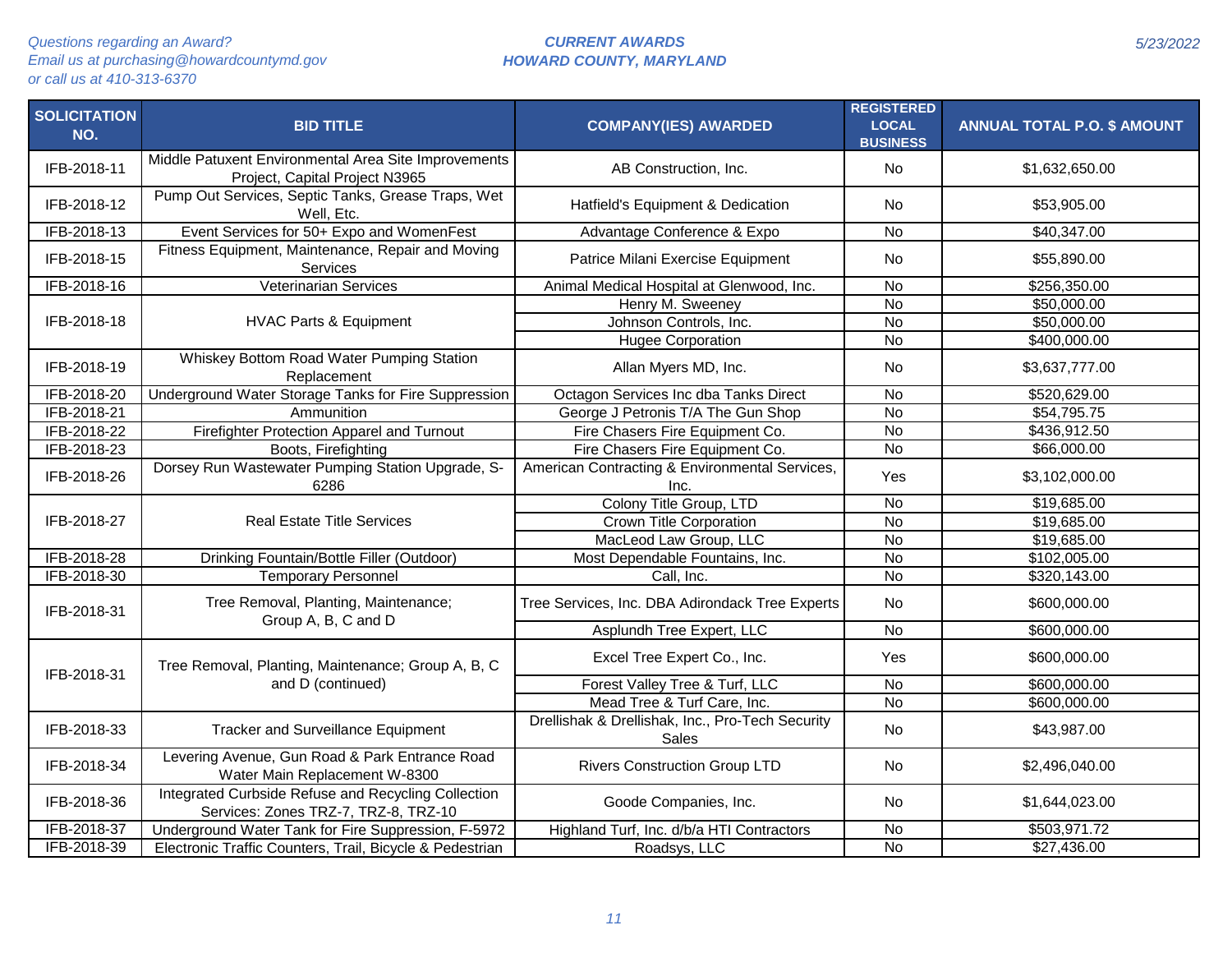| <b>SOLICITATION</b> | <b>BID TITLE</b>                                                                               | <b>COMPANY(IES) AWARDED</b>                  | <b>REGISTERED</b><br><b>LOCAL</b> | <b>ANNUAL TOTAL P.O. \$ AMOUNT</b> |
|---------------------|------------------------------------------------------------------------------------------------|----------------------------------------------|-----------------------------------|------------------------------------|
| NO.                 |                                                                                                |                                              | <b>BUSINESS</b>                   |                                    |
| IFB-2018-41         | Allenford and Chamberlain Pumping Station Upgrades                                             | <b>EMH Environmental, Inc.</b>               | Yes                               | \$1,908,310.00                     |
| IFB-2018-42         | Blandair Park Phase III Capital Project N-3102                                                 | <b>Bob Porter Company</b>                    | <b>No</b>                         | \$9,407,000.00                     |
| IFB-2018-43         | Broken Land Parkway 30-Inch Water Transmission Main<br>Extension W-8307                        | Marona Construction Company                  | <b>No</b>                         | \$3,967,230.00                     |
| IFB-2018-44         | Ground and Landscaping Maintenance (Re-Bid)                                                    | Marty A. Howard DBA H & H Landscaping        | <b>No</b>                         | \$54,165.00                        |
| IFB-2018-45         | Sign Posts and Parts, Breakaway                                                                | U.S. Municipal Supply, Inc.                  | $\overline{N}$                    | \$190,755.00                       |
| IFB-2018-46         | Athletic Awards, Medals, Plaques and Trophies                                                  | Lamb Awards & Engraving Company              | $\overline{N}$                    | \$49,000.00                        |
| IFB-2018-47         | Pool Maintenance and Repair Services                                                           | Patriot Pool Service, LLC                    | <b>No</b>                         | \$20,200.00                        |
| IFB-2018-49         | Sample Ballot Printing                                                                         | Uptown Press, Inc.                           | $\overline{N}$                    | \$67,979.75                        |
| IFB-2018-51         | <b>Animal Control Kennel Cleaning Services</b>                                                 | Napco Group, Inc.                            | <b>No</b>                         | \$30,660.00                        |
|                     |                                                                                                | Cossentino Contracting Co., Inc.             | No                                | \$2,000,000.00                     |
| IFB-2018-52         | On-Call Water and Sewer Construction                                                           | Highland Turf, Inc. dba HTI Contractors      | <b>No</b>                         | \$2,000,000.00                     |
|                     |                                                                                                | Utilities Unlimited, Inc.                    | $\overline{N}$                    | \$2,000,000.00                     |
|                     |                                                                                                | W.F. Wilson & Sons, Inc.                     | Yes                               | \$2,000,000.00                     |
|                     |                                                                                                | Green Dream International, LLC               | $\overline{N}$                    | \$200,000.00                       |
| IFB-2018-53         | <b>Construction Aggregates</b>                                                                 | Reagg, LLC                                   | No                                | \$200,000.00                       |
|                     |                                                                                                | FTC Aggregates Supply                        | No                                | \$200,000.00                       |
|                     |                                                                                                | <b>Vulcan Construction Material</b>          | <b>No</b>                         | \$200,000.00                       |
|                     |                                                                                                | Bardon, Inc.                                 | $\overline{N}$                    | \$275,000.00                       |
| IFB-2018-54         | Asphalt, Bituminous Material                                                                   | Maryland Paving, Inc.                        | $\overline{N}$                    | \$275,000.00                       |
|                     |                                                                                                | P. Flanigan & Sons, Inc.                     | $\overline{N}$                    | \$275,000.00                       |
| IFB-2018-55         | Scrap Tire Removal and Recycling                                                               | Auston Contracting, Inc.                     | $\overline{N}$                    | \$231,000.00                       |
| IFB-2018-57         | Asphalt, Liquid, Emulsion                                                                      | Specialty Emulsions, Inc.                    | $\overline{N}$                    | \$140,000.00                       |
| IFB-2018-58         | Chip Seal Patching and Paving Services                                                         | American Paving Fabrics, Inc.                | $\overline{N}$                    | \$1,000,000.00                     |
|                     |                                                                                                | <b>Vitalis Healthcare Services</b>           | <b>No</b>                         | \$42,300.00                        |
| IFB-2018-59         | <b>Nursing Services</b>                                                                        | Crown Hills Enterprises Inc,                 | $\overline{N}$                    | \$41,400.00                        |
|                     |                                                                                                | Madison Avenue Support Services, Inc.        | $\overline{N}$                    | \$40,200.00                        |
| IFB-2018-60         | Right-Of-Way Recovery; Clearing, Mowing and Trimming                                           | Superior Land Services, LLC                  | <b>No</b>                         | \$65,755.00                        |
|                     |                                                                                                | Advance Stores Co., Inc., Advance Auto Parts | <b>No</b>                         | \$49,000.00                        |
|                     |                                                                                                | Baltimore Auto Supply, Co.                   | <b>No</b>                         | \$49,000.00                        |
| IFB-2018-61         | Aftermarket Vehicle Parts & Supplies                                                           | Delcoline                                    | <b>No</b>                         | \$49,000.00                        |
|                     |                                                                                                | IEH Auto Parts, LLC dba Auto Plus Auto Parts | $\overline{N}$                    | \$49,000.00                        |
|                     |                                                                                                | <b>Lawson Products</b>                       | <b>No</b>                         | \$49,000.00                        |
| IFB-2018-64         | Fuel Lube Truck                                                                                | Norris Chesapeake Truck Sales, LLC           | <b>No</b>                         | \$167,950.00                       |
| IFB-2019-01         | Guilford Road Between Vollmerhausen Road and Carroll<br>Heights Avenue, Capital Project J-4214 | Allan Myers MD, Inc.                         | No                                | \$1,677,777.00                     |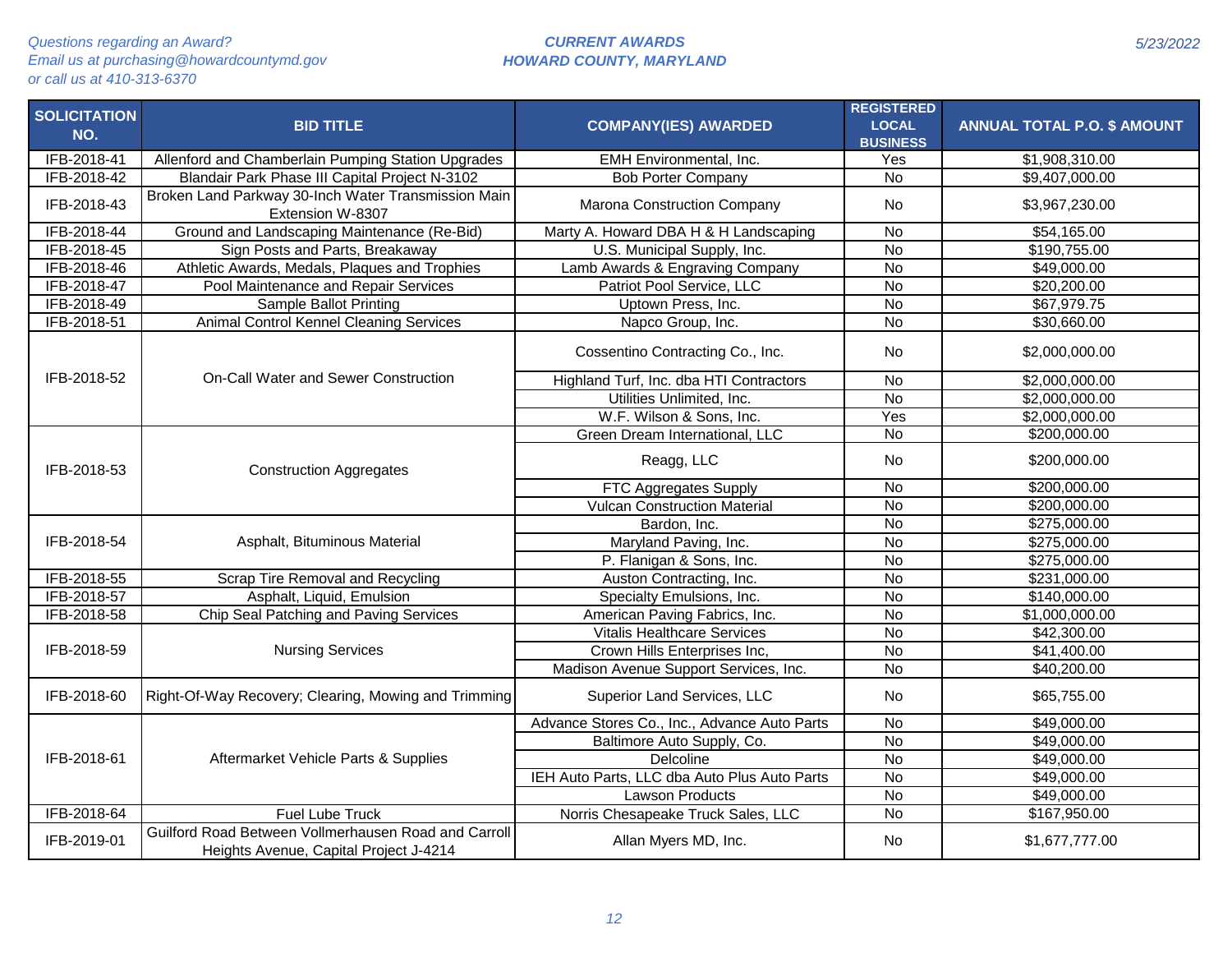| <b>SOLICITATION</b><br>NO. | <b>BID TITLE</b>                                                                           | <b>COMPANY(IES) AWARDED</b>                                         | <b>REGISTERED</b><br><b>LOCAL</b><br><b>BUSINESS</b> | <b>ANNUAL TOTAL P.O. \$ AMOUNT</b> |
|----------------------------|--------------------------------------------------------------------------------------------|---------------------------------------------------------------------|------------------------------------------------------|------------------------------------|
| IFB-2019-02                | Southern District Police/Fire Station No. 11 - Upgrade<br>Fuel Storage & Dispensing System | Apex Companies, LLC                                                 | <b>No</b>                                            | \$505,000.00                       |
| IFB-2019-03                | 4 Inch, 6 Inch, and 8 Inch Water Main Replacement<br>Wilde Lake - Bryant Woods             | Cossentino Contracting Co., Inc.                                    | <b>No</b>                                            | \$5,349,880.00                     |
| IFB-2019-04                | Hydraulic, Pneumatic and Automation Products                                               | Airline Hydraulics Corp.                                            | <b>No</b>                                            | \$350,000.00                       |
|                            |                                                                                            | Global Public Safety, LLC                                           | $\overline{N}$                                       | \$85,000.00                        |
| IFB-2019-05                | Vehicle Upfitting Parts and Service                                                        | 10-8 Emergency Vehicle Service, LLC                                 | $\overline{N}$                                       | \$85,000.00                        |
|                            |                                                                                            | Frontline Mobile Tech, LLC                                          | Yes                                                  | \$85,000.00                        |
|                            |                                                                                            | Delmarva Communications, Inc.                                       | $\overline{N}$                                       | \$85,000.00                        |
| IFB-2019-06                | Harper Slope Mower                                                                         | Gaithersburg Farmers Supply, Inc., Rippeon<br>Equipment Co.         | No                                                   | \$49,900.00                        |
| IFB-2019-08                | Uniforms: Fire, Sherriff, Police                                                           | Lawmen Supply CO of New Jersey, Inc.                                | $\overline{N}$                                       | \$15,620.10                        |
|                            |                                                                                            | F&F&A Jacobs & Sons, Inc.                                           | <b>No</b>                                            | \$246,052.55                       |
| IFB-2019-09                | <b>Reforestation Services</b>                                                              | <b>Capitol City Contractors</b>                                     | <b>No</b>                                            | \$108,250.00                       |
| IFB-2019-10                | <b>Armored Transportation Services</b>                                                     | Dunbar Armored Inc                                                  | <b>No</b>                                            | \$35,000.00                        |
| IFB-2019-12                | <b>Circulating Water Treatment and Monitoring Services</b><br>Equipment                    | <b>ARC Water Treatment Company</b>                                  | <b>No</b>                                            | \$43,000.00                        |
| IFB-2019-13                | Western Regional Park Waste Water Treatment Plant                                          | American Contracting & Environmental Services,<br>Inc.              | <b>Yes</b>                                           | \$3,350,000.00                     |
| IFB-2019-14                | On-Call Water Reclamation Plant and Pump Station<br>Repairs and Improvements               | American Contracting & Environmental Services,<br>Inc.              | Yes                                                  | \$1,794,300.00                     |
|                            |                                                                                            | <b>EMH Environmental, Inc.</b>                                      | Yes                                                  | \$1,786.378.00                     |
| IFB-2019-16                | <b>Grass Seed</b>                                                                          | Chesapeake Valley Seed, Inc.                                        | <b>No</b>                                            | \$42,212.50                        |
| IFB-2019-17                | Specialty Concrete Installation and Tipping Floor Repair<br>(Re-Bid)                       | Infrastructure Repair Service, LLC.                                 | <b>No</b>                                            | \$381,069.00                       |
| IFB-2019-18                | <b>Tracker and Surveillance Equipment</b>                                                  | Drellishak & Drellishak, Inc. dba Pro-Tech<br><b>Security Sales</b> | No                                                   | \$54,664.00                        |
| IFB-2019-19                | Electrical Testing & Maintenance Service                                                   | Independent Testing Agency, Inc.                                    | <b>No</b>                                            | \$136,025.00                       |
|                            | <b>Traffic Control Services</b>                                                            | Cenken Group LLC                                                    | $\overline{N}$                                       | \$332,000.00                       |
| IFB-2019-20                |                                                                                            | Council Industries, Inc.                                            | $\overline{N}$                                       | \$176,850.00                       |
|                            |                                                                                            | P. Flanigan & Sons, Incorporated                                    | <b>No</b>                                            | \$7,168,401.00                     |
| IFB-2019-23                | <b>Road Resurfacing Services</b>                                                           | CPE, Inc.                                                           | Yes                                                  | \$9,577,376.00                     |
|                            |                                                                                            | Allan Myers MD, Inc.                                                | <b>No</b>                                            | \$10,177,000.00                    |
| IFB-2019-25                | Fire Protection, Particulate Blocking Hoods                                                | Atlantic Emergency Solutions, Inc.                                  | $\overline{N}$                                       | \$45,000.00                        |
| IFB-2019-26                | <b>Fireworks Display Services</b>                                                          | American Fireworks Company                                          | No                                                   | \$32,500.00                        |
| IFB-2019-27                | Pre-Fabricated Bus Shelters and Accessories                                                | Brasco International, Inc.                                          | <b>No</b>                                            | \$200,000.00                       |
|                            |                                                                                            | Kohler Equipment                                                    | <b>No</b>                                            | \$25,000.00                        |
|                            |                                                                                            | <b>Gambrills Equipment</b>                                          | <b>No</b>                                            | \$25,000.00                        |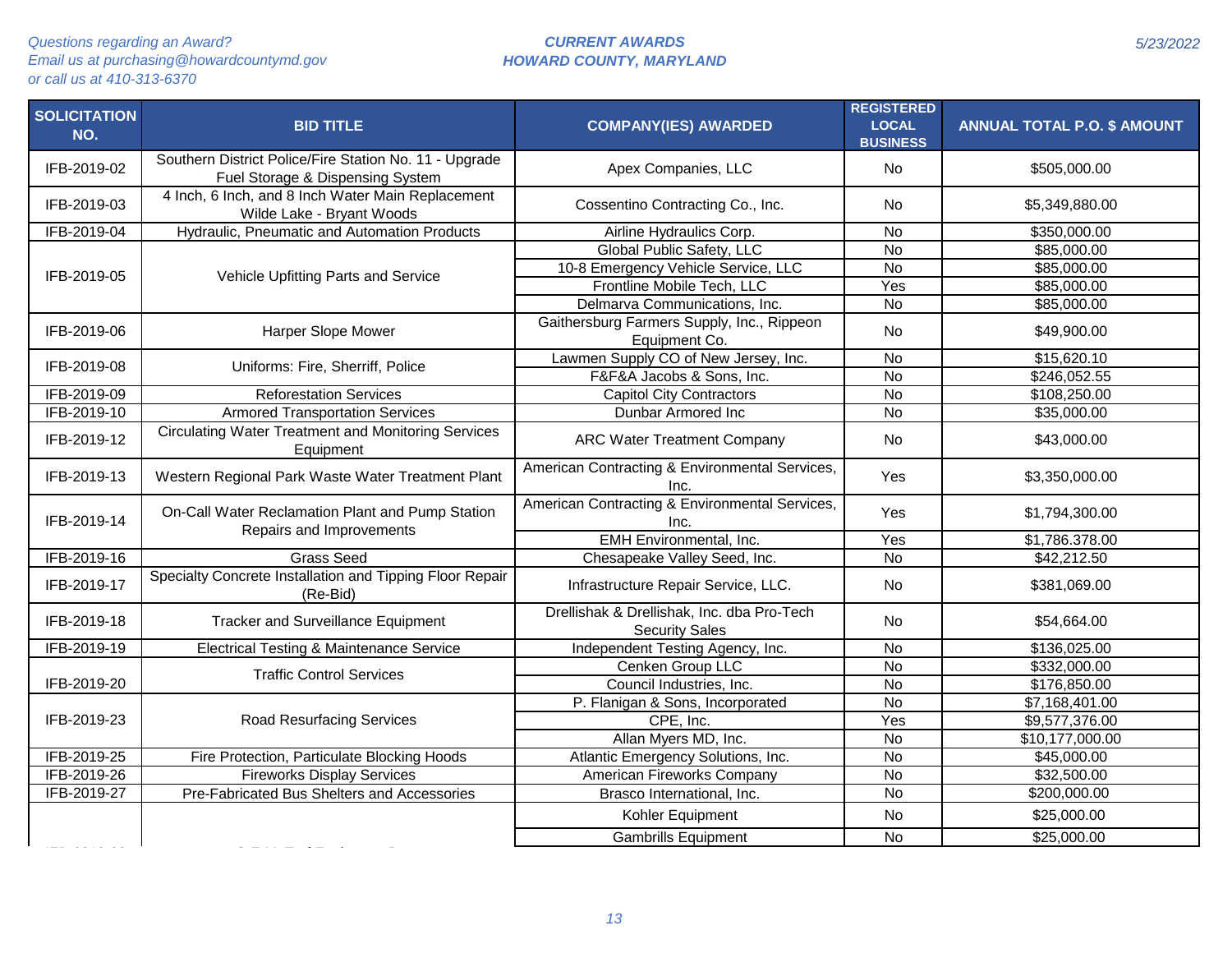| <b>SOLICITATION</b><br>NO. | <b>BID TITLE</b>                                                        | <b>COMPANY(IES) AWARDED</b>                               | <b>REGISTERED</b><br><b>LOCAL</b><br><b>BUSINESS</b> | <b>ANNUAL TOTAL P.O. \$ AMOUNT</b> |
|----------------------------|-------------------------------------------------------------------------|-----------------------------------------------------------|------------------------------------------------------|------------------------------------|
| <b>IFB-2019-28</b>         | O.E.M. Turf Equipment Parts                                             | Turf Equipment & Supply Co., Inc.                         | Yes                                                  | \$25,000.00                        |
|                            |                                                                         | Security Equipment Company, Inc.                          | $\overline{N}$                                       | \$25,000.00                        |
| IFB-2019-29                | Cedar Lane Water Pumping Station, W-8328                                | American Contracting & Environmental Services,<br>Inc.    | Yes                                                  | \$4,685,000.00                     |
| IFB-2019-31                | Paint, Field Marking                                                    | Sherwin-Williams                                          | No                                                   | \$29,250.00                        |
| IFB-2019-33                | Old Lawyers Hill Road Water Supply Main Replacement,<br>W-8327          | J Fletcher Creamer & Son, Inc.                            | <b>No</b>                                            | \$561,339.00                       |
| IFB-2019-34                | Printing and Distribution of Promotional Activity Guides                | Corporate Press, Inc.                                     | <b>No</b>                                            | \$1,741,628.43                     |
| IFB-2019-35                | <b>Heavy Duty Dump Trucks</b>                                           | West End Services, Inc.                                   | Yes                                                  | \$3,000,000.00                     |
| IFB-2019-36                | Integrated Curbside Refuse & Recycling Collection                       | Ecology Services, Inc.                                    | No                                                   | \$603,998.88<br>\$942,757.12       |
|                            | Services: Zones TRZ-1, TRZ-9, TRZ-13                                    | MBG Enterprises, Inc.                                     | No                                                   | \$1,181,681.52                     |
|                            |                                                                         | Stormwater Maintenance, LLC                               | $\overline{N}$                                       | \$1,614,000.00                     |
| IFB-2019-37                | <b>Environmental Restoration Construction</b>                           | Accubid Civil Construction, Inc.                          | $\overline{N}$                                       | \$657,350.00                       |
|                            |                                                                         | Utilities Unlimited, Inc.                                 | No                                                   | \$685,850.00                       |
|                            |                                                                         | Highland Turf Inc                                         | No                                                   | \$1,532,100.00                     |
| IFB-2019-37                | Environmental Restoration Construction (continued)                      | <b>Triangle Contracting LLC</b>                           | $\overline{N}$                                       | \$939,950.00                       |
|                            |                                                                         | <b>Apex Companies LLC</b>                                 | No                                                   | \$886,185.00                       |
|                            |                                                                         | Ecotone Inc                                               | <b>No</b>                                            | \$942,048.00                       |
| IFB-2019-39                | Trash and Recyclable Dumpster and Recyclable Cart<br>Service            | Ecology Services, Inc.                                    | No                                                   | \$420.250.00                       |
| IFB-2019-40                | Flood Warning System Maintenance and Consulting<br><b>Services</b>      | Distinctive AFWS Designs, Inc.                            | No                                                   | \$32,340.00                        |
|                            |                                                                         | Mercedes Nadal/Osvaldo Nadal, Nadal Company               | <b>No</b>                                            | \$238,000.00                       |
|                            | On-Call Building Maintenance, Installation & Repair                     | C & T Building Services, LLC                              | <b>No</b>                                            | \$372,000.00                       |
| IFB-2019-41                | Services                                                                | Colossal Contracting, Inc.                                | $\overline{N}$                                       | \$351,500.00                       |
|                            |                                                                         | SFMS, LLC, Superior Facilities Management<br>Service, LLC | <b>No</b>                                            | \$250,000.00                       |
| IFB-2019-42                | <b>School Bus Transportation Services</b>                               | Woodlawn Motor Coach                                      | <b>No</b>                                            | \$150,000.00                       |
|                            |                                                                         | MBG Enterprises, Inc.                                     | <b>No</b>                                            | \$70,000.00                        |
| IFB-2019-43                | <b>Night Vision Monocular</b>                                           | Tactical & Survival Specialties, Inc.                     | No                                                   | \$46,840.13                        |
| IFB-2019-50                | Mount Hebron & Patapsco Park Pumping Station, Capital<br>Project S-6600 | Corman Construction, Inc.                                 | No                                                   | \$1,959,920.00                     |
| IFB-2019-52                | Strawberry Fields Dam Repair, Capital Project D-1159                    | KC Construction Co.                                       | No                                                   | \$3,225,355.00                     |
| IFB-2019-53                | Daniels Area Wastewater Pump Station, Capital Project<br>S-6275         | Corman Construction, Inc.                                 | No                                                   | \$1,505,000.00                     |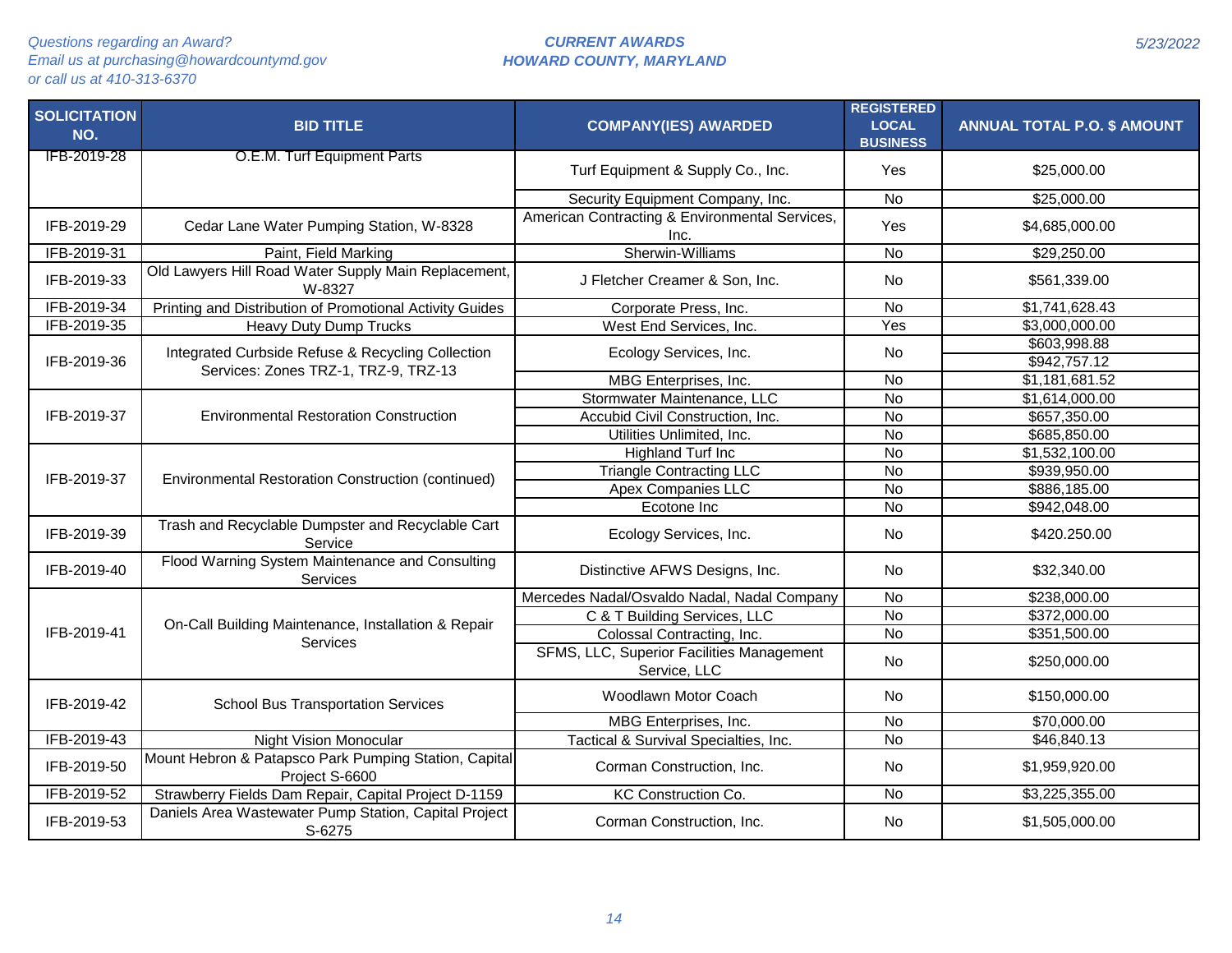| <b>SOLICITATION</b><br>NO. | <b>BID TITLE</b>                                                                                         | <b>COMPANY(IES) AWARDED</b>                             | <b>REGISTERED</b><br><b>LOCAL</b><br><b>BUSINESS</b> | <b>ANNUAL TOTAL P.O. \$ AMOUNT</b> |
|----------------------------|----------------------------------------------------------------------------------------------------------|---------------------------------------------------------|------------------------------------------------------|------------------------------------|
| IFB-2019-55                | Landing Road Water Main Loop, Capital Project W-8305                                                     | W. F. Wilson & Sons, Inc.                               | Yes                                                  | \$1,407,863.00                     |
| IFB-2019-56                | <b>Night Vision Binocular</b>                                                                            | Maxa Beam Searchlights, Inc. Maxavision<br>Technologies | <b>No</b>                                            | \$44,975.00                        |
| IFB-2019-57                | Sodium Hydroxide                                                                                         | <b>Brenntag Northeast, LLC</b>                          | <b>No</b>                                            | \$62,000.00                        |
| IFB-2019-59                | Mechanical Planting of Mass Daffodil Bulbs                                                               | Planting Company, LLC                                   | $\overline{N}$                                       | \$211,810.50                       |
| IFB-2019-60                | Vehicle Washing and Detailing                                                                            | Best Effort First Time, LLC T/A Columbia Car<br>Wash    | <b>No</b>                                            | \$67,000.00                        |
|                            |                                                                                                          | Lynch Corporation T/A Dolly's Car Wash, The             | <b>No</b>                                            | \$14,000.00                        |
|                            |                                                                                                          | Unlimited Detailing, Inc.                               | $\overline{N}$                                       | \$382,000.00                       |
| IFB-2019-61                | Alpha Ridge Landfill Recycling Storage Shed, Pavilion,<br>and Organics Structure, Capital Project C-0299 | RW Warner, Warner Construction                          | <b>No</b>                                            | \$1,182,775.00                     |
| IFB-2019-63                | New Cut Road Slope Repair, Water and Sewer Project,<br>D-1165                                            | Allan Myers MD, Inc.                                    | <b>No</b>                                            | \$5,062,777.02                     |
| IFB-2020-01                | <b>Emergency Medications</b>                                                                             | Bound Tree Medical, LLC                                 | <b>No</b>                                            | \$235,968.46                       |
| IFB-2020-02                | <b>Vending Machine Services</b>                                                                          | Vending Plus, Inc.                                      | <b>No</b>                                            | <b>Revenue Generating</b>          |
| IFB-2020-03                | <b>Liquid Aluminum Sulfate</b>                                                                           | <b>USALCO Baltimore Plant, LLC</b>                      | <b>No</b>                                            | \$189,596.40                       |
|                            |                                                                                                          | Core & Main, LP                                         | <b>No</b>                                            | \$234,520.18                       |
| IFB-2020-04                | Water Meter Parts & Accessories                                                                          | L/B Water Service, Inc.                                 | <b>No</b>                                            | \$221,766.68                       |
|                            |                                                                                                          | Ferguson Enterprises, Inc.                              | $\overline{N}$                                       | \$215,829.84                       |
| IFB-2020-05                | Field & Road Maintenance Products                                                                        | Farm & Home Service, Inc.                               | $\overline{N}$                                       | \$41,000.00                        |
| IFB-2020-06                | Twin Rivers Road Water Main Replacement, W-8331                                                          | <b>ECM Corporation</b>                                  | $\overline{N}$                                       | \$1,225,311.00                     |
| IFB-2020-07                | Liquid Magnesium Chloride                                                                                | Innovative Municipal Products, Inc.                     | <b>No</b>                                            | \$178,500.00                       |
| IFB-2020-08                | <b>Grass Seed</b>                                                                                        | Newsom Seed, Inc.                                       | $\overline{N}$                                       | \$75,000.00                        |
| IFB-2020-09                | <b>Nitrile Exam Gloves</b>                                                                               | Medfirst Healthcare Supply, Inc.                        | $\overline{N}$                                       | \$30,998.40                        |
| IFB-2020-11                | <b>Ultra Violet Lamps and Ballasts</b>                                                                   | <b>Xylem Water Solutions USA</b>                        | <b>No</b>                                            | \$70,411.80                        |
| IFB-2020-13                | <b>Commercial Kitchen Equipment</b>                                                                      | Crest Foodservice Equipment Co.                         | <b>No</b>                                            | \$213,787.75                       |
| IFB-2020-14                | <b>Stormwater Quality Inlet Cleaning Services</b>                                                        | Magnolia Plumbing, Inc.                                 | $\overline{N}$                                       | \$32,072.00                        |
| IFB-2020-15                | Stephens Road Bridge Replacement, J-4202                                                                 | Allan Myers MD, Inc.                                    | $\overline{N}$                                       | \$5,151,777.00                     |
| IFB-2020-16                | Integrated Curbside Refuse and Recycling Collection                                                      | MBG Enterprises, Inc.                                   | <b>No</b>                                            | \$2,194,728.00                     |
|                            | Services, TRZ-4, TRZ-5, TRZ-14                                                                           | Goode Companies, Inc.                                   | <b>No</b>                                            | \$1,048,916.00                     |
| IFB-2020-17                | Inflatable Trench Boxes and Accessories                                                                  | Ferguson Waterworks                                     | <b>No</b>                                            | \$62,858.80                        |
| IFB-2020-18                | Traffic Sign Faces, Roll Goods and Various Sign Blanks                                                   | Vulcan, Inc. dba Vulcan Signs                           | $\overline{N}$                                       | \$129,533.98                       |
| IFB-2020-19                | High Capacity Mask Washer Extractor and Dryer                                                            | Georgia Steel & Chemical Co., Inc.                      | <b>No</b>                                            | \$30,095.00                        |
| IFB-2020-21                | Installation & Maintenance of Electric Vehicle Charging                                                  | Auer Electric, Inc.                                     | <b>No</b>                                            | \$150,000.00                       |
|                            | <b>Stations</b>                                                                                          | National Car Charging LLC                               | $\overline{N}$                                       | \$150,000.00                       |
| IFB-2020-22                | <b>Tent Rental</b>                                                                                       | Allied Rentals, Inc.                                    | <b>No</b>                                            | \$92,000.00                        |
| IFB-2020-23                | Floodlights                                                                                              | C N Robinson Lighting Supply Co., Inc.                  | $\overline{N}$                                       | \$55,813.77                        |
| IFB-2020-24                | Uniform Services with Related Accessories                                                                | Cintas Corporation No. 2                                | $\overline{N}$                                       | \$87,943.96                        |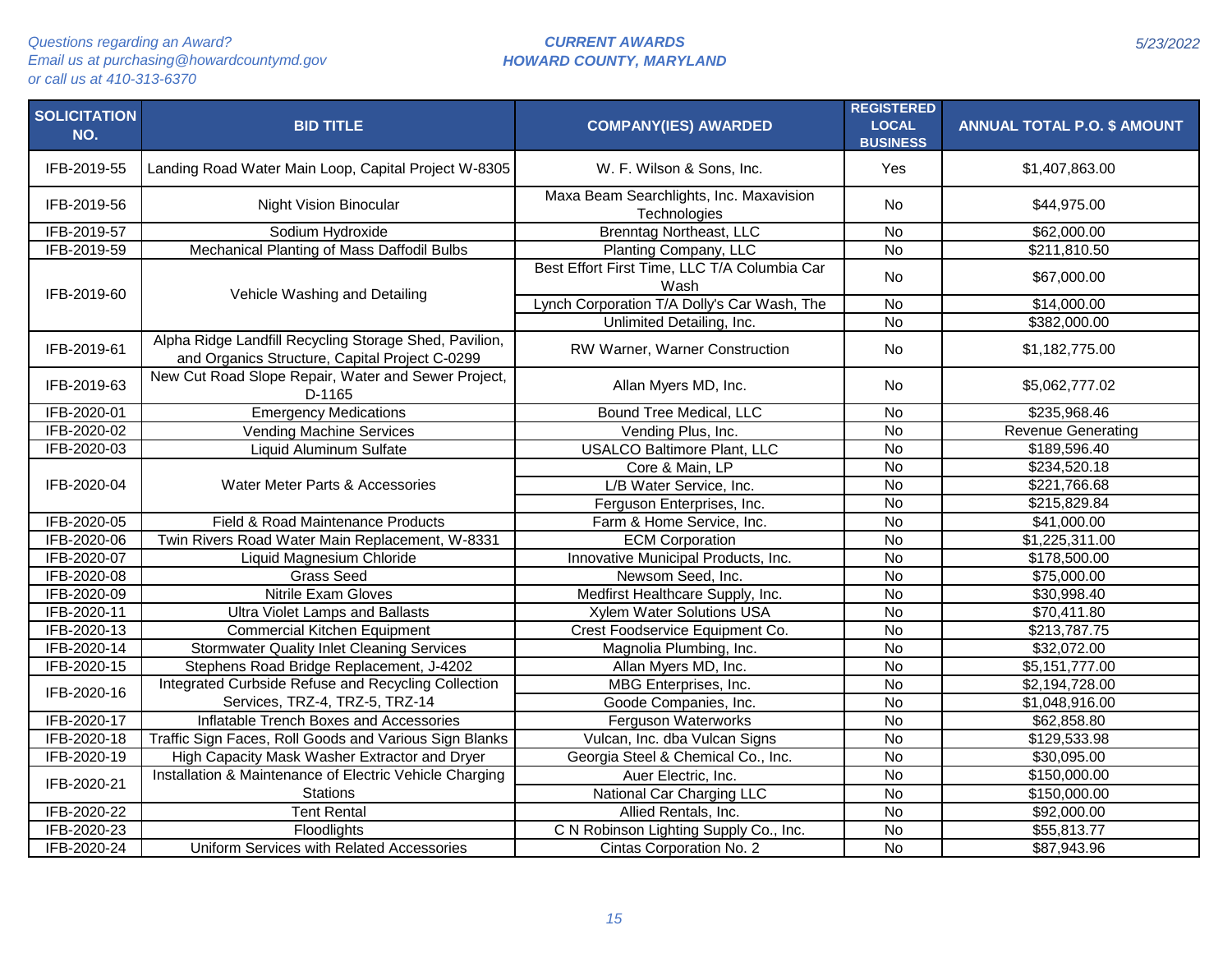| <b>SOLICITATION</b><br>NO. | <b>BID TITLE</b>                                                            | <b>COMPANY(IES) AWARDED</b>                            | <b>REGISTERED</b><br><b>LOCAL</b> | <b>ANNUAL TOTAL P.O. \$ AMOUNT</b> |
|----------------------------|-----------------------------------------------------------------------------|--------------------------------------------------------|-----------------------------------|------------------------------------|
|                            |                                                                             | Henry Schein, Inc.                                     | <b>BUSINESS</b><br>No             | \$140,322.25                       |
| IFB-2020-25                | Emergency Medical Supplies and Equipment (Re-Bid)                           | Bound Tree Medical, LLC                                | $\overline{N}$                    | \$97,650.62                        |
| IFB-2020-26                | Trommel Screen Purchase and Trade-In                                        | Commonwealth Equipment Corp.                           | $\overline{N}$                    | \$25,000.00                        |
| IFB-2020-29                | Grass Cutting and Ground Maintenance at Landfills                           | Superior Land Services, LLC                            | $\overline{N}$                    | \$43,029.00                        |
| IFB-2020-30                | Athletic Equipment and Field Accessories                                    | Sports Recyclers Inc                                   | $\overline{N}$                    | \$159,789.00                       |
|                            |                                                                             | Centennial Associates, Inc.                            | $\overline{N}$                    | \$14,250.00                        |
| IFB-2020-31                | <b>Title Abstract Services</b>                                              | IFavor Abstracts, Inc.                                 | $\overline{N}$                    | \$14,250.00                        |
|                            |                                                                             | Focus Services, LLC                                    | $\overline{N}$                    | \$19,000.00                        |
|                            |                                                                             | Freestate Title Consultants, LLC                       | <b>No</b>                         | \$19,000.00                        |
|                            |                                                                             | Law Office of Lyle Poe                                 | $\overline{N}$                    | \$14,250.00                        |
|                            |                                                                             | <b>MSM Distribution Corporation</b>                    | $\overline{N}$                    | \$28,500.00                        |
| IFB-2020-31                | Title Abstract Services (continued)                                         | Watonia Henderson                                      | $\overline{N}$                    | \$14,250.00                        |
|                            |                                                                             | Hylind Infoquest, Inc.                                 | <b>No</b>                         | $\overline{$}19,000.00$            |
|                            |                                                                             | eTitle Agency, Inc.                                    | <b>No</b>                         | \$9,500.00                         |
|                            | Roger Carter Pool Chemical Room Renovations, Capital                        |                                                        |                                   |                                    |
| IFB-2020-34                | Project No. C-0317                                                          | <b>Baltimore Contractors Inc.</b>                      | <b>No</b>                         | \$283,888.00                       |
| IFB-2020-36                | <b>Exam Tables</b>                                                          | <b>Care Management Consulting</b>                      | <b>No</b>                         | \$32,668.80                        |
| IFB-2020-37                | <b>Tree Inoculation Services</b>                                            | The F A Bartlett Tree Expert Co                        | $\overline{N}$                    | \$49,900.00                        |
| IFB-2020-38                | <b>Cobrahead Street Light Luminaires</b>                                    | CN Robinson Lighting Supply Co, Inc.                   | $\overline{N}$                    | \$147,279.00                       |
|                            |                                                                             | D & F Construction, Inc.                               | $\overline{N}$                    | \$800,000.00                       |
| IFB-2020-40                | Sidewalk and Ramp Repair Program                                            | E&R Services, Inc.                                     | $\overline{N}$                    | \$800,000.00                       |
|                            |                                                                             | M. Luis Construction Co, Inc.                          | $\overline{N}$                    | \$1,000,000.00                     |
|                            |                                                                             |                                                        |                                   |                                    |
| IFB-2020-41                | Annapolis Wastewater Pumping Station Upgrade, Capital<br>Project No. S-6294 | American Contracting & Environmental Services,<br>Inc. | Yes                               | \$1,129,000.00                     |
| IFB-2020-42                | Sample Ballot Printing                                                      | PI D, LLC                                              | $\overline{N}$                    | \$58,001.20                        |
|                            |                                                                             | <b>KM Printing LLC</b>                                 | $\overline{N}$                    | \$148,169.00                       |
| IFB-2020-44                | Printing, Reproduction and Mailing Services                                 | Uptown Press, Inc.                                     | $\overline{N}$                    | \$154,831.50                       |
|                            |                                                                             | CPS Gumpert, Inc.                                      | <b>No</b>                         | \$154,831.50                       |
| IFB-2020-45                | <b>On-Call Demolition Services</b>                                          | <b>Baran Brothers</b>                                  | $\overline{N}$                    | \$276,050.00                       |
| IFB-2020-46                | Fire Suppression Foam, Wetting Agents and Dry                               | Tyco Fire & Security (US) MGMT, Inc                    | No                                | \$33,232.87                        |
|                            | <b>Chemical Powder</b>                                                      | Witmer Public Safety Group, Inc.                       | $\overline{N}$                    | $\overline{$33,232.87}$            |
| IFB-2020-47                | Sewer Flow Monitoring, Telemetered                                          | ADS LLC                                                | $\overline{N}$                    | \$65,492.58                        |
|                            |                                                                             | Scott A Duncan, Inc.                                   | $\overline{N}$                    | \$1,000,000.00                     |
| IFB-2020-49                | <b>Traffic Signal Construction and Modification</b>                         | Rommel Infrastructure, Inc.                            | $\overline{N}$                    | \$500,000.00                       |
|                            |                                                                             | Traffic Systems, Inc.                                  | $\overline{N}$                    | \$500,000.00                       |
| IFB-2020-51                | <b>Compost Facility Phase IIB</b>                                           | <b>CJ Miller</b>                                       | <b>No</b>                         | $\overline{$1,016,595.14}$         |
|                            |                                                                             | <b>Havtech Parts Division LLC</b>                      | No                                | \$25,000.00                        |
| IFB-2020-52                | <b>HVAC Equipment and Supply</b>                                            | <b>Wallace Supply</b>                                  | $\overline{N}$                    | \$45,000.00                        |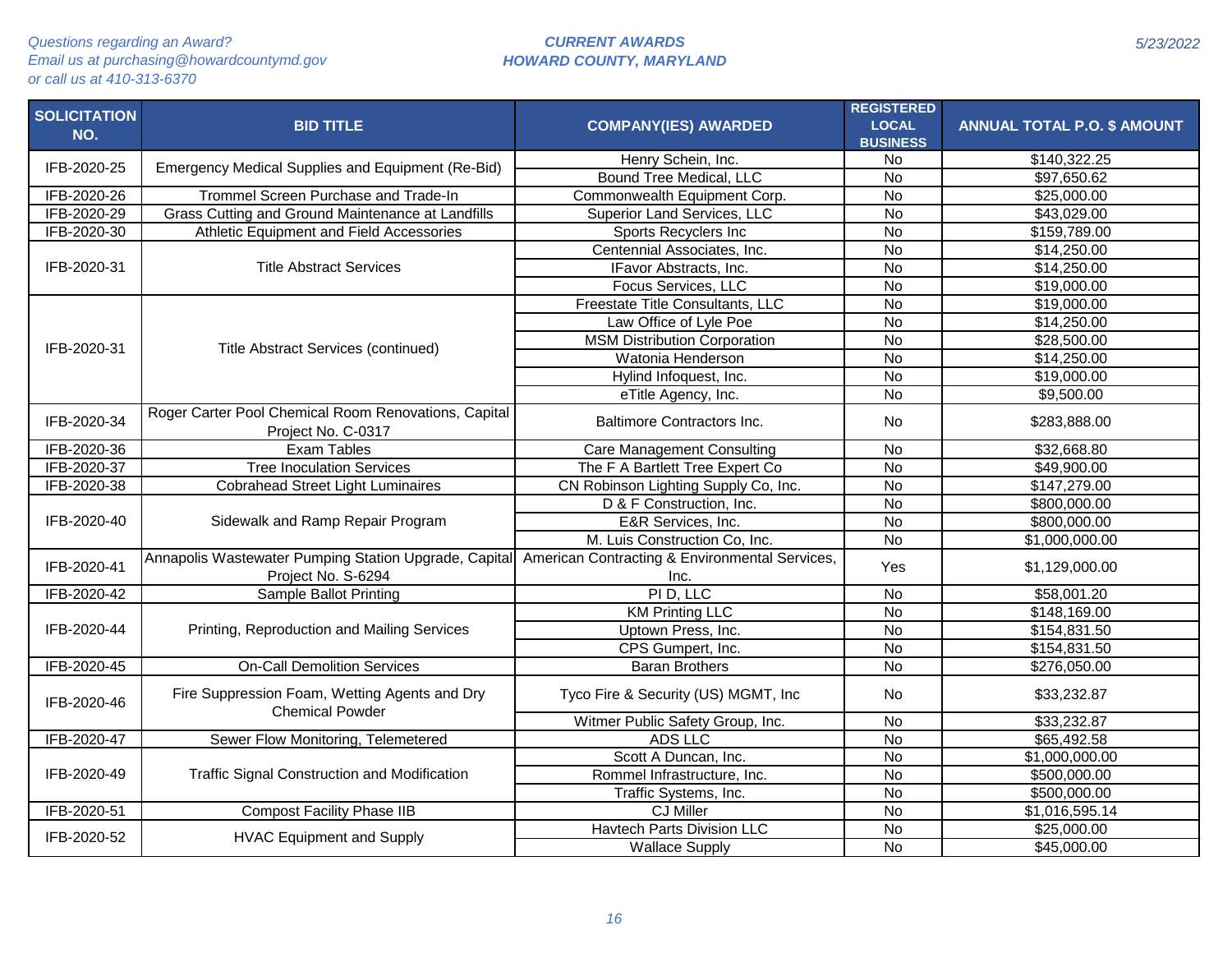| <b>SOLICITATION</b><br>NO. | <b>BID TITLE</b>                                                                     | <b>COMPANY(IES) AWARDED</b>                                 | <b>REGISTERED</b><br><b>LOCAL</b><br><b>BUSINESS</b> | <b>ANNUAL TOTAL P.O. \$ AMOUNT</b> |
|----------------------------|--------------------------------------------------------------------------------------|-------------------------------------------------------------|------------------------------------------------------|------------------------------------|
| IFB-2021-01                | Faulkner Ridge Water Main Replacement, Capital<br>Project No. W-8233                 | Cossentino Contracting Co., Inc.                            | No                                                   | \$4,264,474.00                     |
| IFB-2021-03                | <b>LED Post Top Street Light Fixtures</b>                                            | C N Robinson Lighting Supply Co, Inc.                       | $\overline{N}$                                       | \$485,300.00                       |
|                            |                                                                                      | Wesco Distribution, Inc.                                    | $\overline{N}$                                       | \$488,571.00                       |
| IFB-2021-05                | Congregate and Unitized Korean Meals                                                 | JMB SIM, Inc.                                               | $\overline{N}$                                       | \$207,000.00                       |
| IFB-2021-06                | <b>Water Tank Cleaning</b>                                                           | National Wash Authority, LLC.                               | $\overline{N}$                                       | \$96,900.00                        |
| IFB-2021-08                | Alpha Ridge Landfill East Lechate System<br>Improvements, Capital Project No. C-0299 | <b>EMH</b> Environmental, Inc.                              | Yes                                                  | \$198,500.00                       |
| IFB-2021-09                | <b>Calcium Nitrate</b>                                                               | EWT Holdings III Corp DBA Evoqua Water<br>Technologies, LLC | <b>No</b>                                            | \$16,030.00                        |
| IFB-2021-11                | Heavy Equipment Rentals (Re-Bid)                                                     | Carter Machinery Company, Inc.                              | No                                                   | \$1,221,349.00                     |
| IFB-2021-13                | Plant Material for Forest Mitigation                                                 | Clear Ridge Nursery Inc                                     | <b>No</b>                                            | \$228,717.00                       |
| IFB-2021-15                | <b>Fuel StorageTank Cleaning Services</b>                                            | Petroleum Recovery & Management, Inc.                       | $\overline{N}$                                       | \$28,400.00                        |
| IFB-2021-16                | Little Patuxent Water Reclamation Plant Process Water<br>Improvements                | EMH Environmental, Inc.                                     | Yes                                                  | \$1,366,100.00                     |
|                            |                                                                                      | Foodpro Corporation                                         | <b>No</b>                                            | \$223,652.00                       |
| IFB-2021-17                | Food Products and Grocery Related Items                                              | Saval Foods Corporation                                     | <b>No</b>                                            | \$212,907.04                       |
|                            |                                                                                      | Performance Food Service Carroll Co, Inc.                   | <b>No</b>                                            | \$259,419.41                       |
| IFB-2021-18                | Yard Waste Accept, Process and Marketing Services                                    | <b>WeCare Denali</b>                                        | $\overline{N}$                                       | \$40,000.00                        |
| IFB-2021-20                | <b>Animal Transport Cages</b>                                                        | Harford Systems Inc.                                        | $\overline{N}$                                       | \$32,590.00                        |
| IFB-2021-21                | Directional Boring and Installation of Concrete Bases                                | Absolute Underground, Inc.                                  | $\overline{N}$                                       | \$41,167.50                        |
| IFB-2021-23                | Danfoss VLT Advanced Active Filter                                                   | Technology International, Inc.                              | <b>No</b>                                            | \$41,377.00                        |
| IFB-2021-24                | Ridgelys Run Road US 1 to Station 20+70, Capital<br>Project No. W-8262               | Locust Lane Farms, Inc.                                     | No                                                   | \$3,186,132.24                     |
| IFB-2021-25                | <b>Waverly Event Tents</b>                                                           | Party Palace Rentals LLC                                    | <b>No</b>                                            | \$64,407.50                        |
| IFB-2021-26                | Microsurface Program - FY 21, Capital Project No. H-<br>2011                         | Slurry Pavers, Inc.                                         | <b>No</b>                                            | \$1,704,200.00                     |
| IFB-2021-27                | Renovations to the Harriet Tubman Building, Capital<br>Project No. C-0351            | Kane Construction, Inc.                                     | <b>No</b>                                            | \$3,116,000.00                     |
|                            | Underground Storage Tank (UST) and Aboveground                                       | <b>ENTEXX LLC</b>                                           | <b>No</b>                                            | \$60,000.00                        |
| IFB-2021-28                | Storage Tank (AST) Maintenance Repair, Inspection and<br><b>Testing Service</b>      | Total Environmental Concepts, Inc.                          | <b>No</b>                                            | \$121,000.00                       |
|                            |                                                                                      | KCI Technologies, Inc.                                      | <b>No</b>                                            | \$7,000.00                         |
| IFB-2021-29                | Waterloo Fire Station, Capital Project No. F-5975                                    | Tech Contracting Company, Inc.                              | $\overline{N}$                                       | \$6,373,439.00                     |
| IFB-2021-30                | Ellicott City Site H-7, Capital Project Number C-0337                                | Highland Turf, Inc. dba HTI Contractors                     | $\overline{N}$                                       | \$3,020,134.64                     |
| IFB-2021-32                | Bicycles and Accessories (Re-Bid)                                                    | Patapsco Bike & Sport LLC                                   | $\overline{N}$                                       | \$46,534.72                        |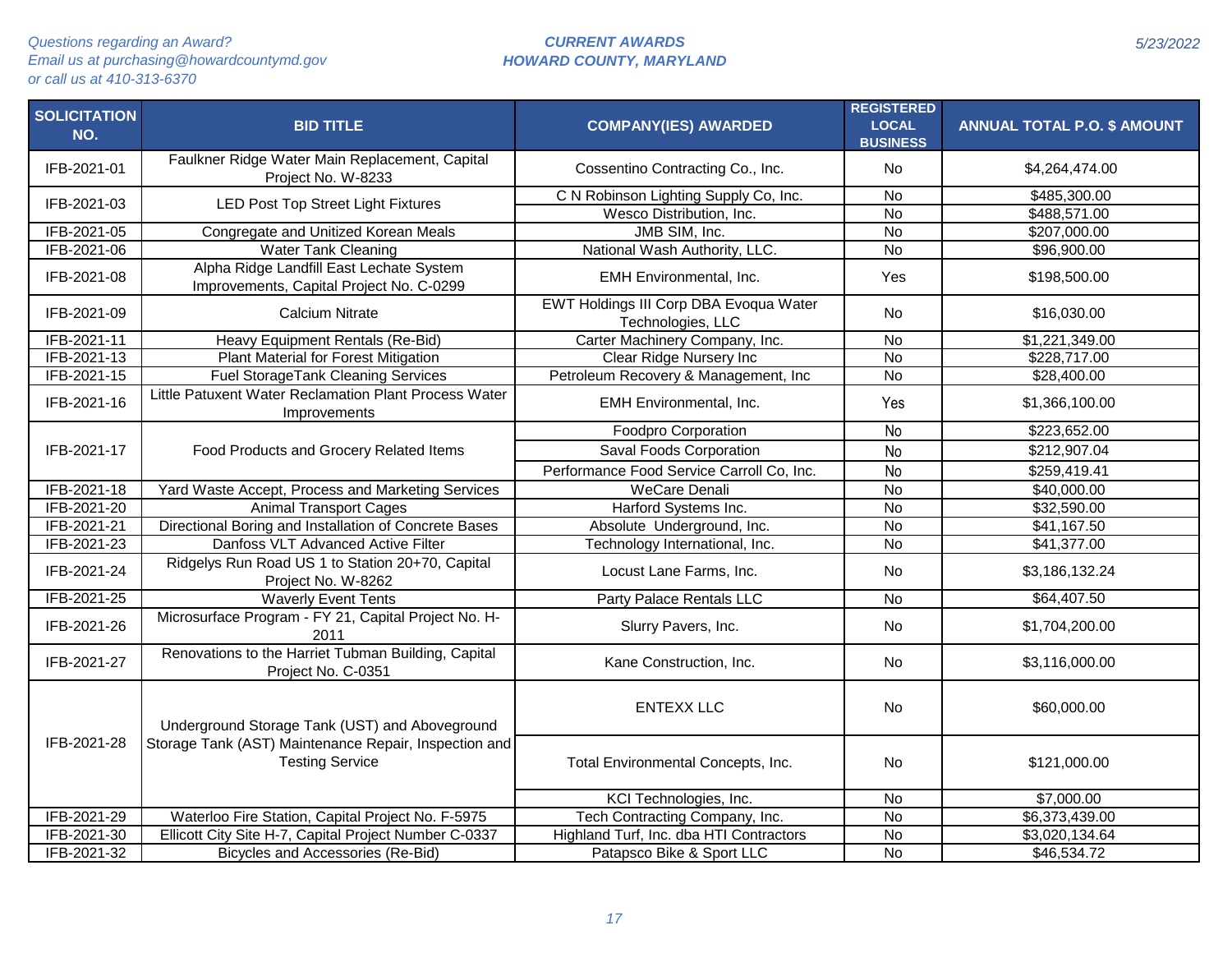| <b>SOLICITATION</b><br>NO. | <b>BID TITLE</b>                                                                                                 | <b>COMPANY(IES) AWARDED</b>                                          | <b>REGISTERED</b><br><b>LOCAL</b><br><b>BUSINESS</b> | <b>ANNUAL TOTAL P.O. \$ AMOUNT</b> |
|----------------------------|------------------------------------------------------------------------------------------------------------------|----------------------------------------------------------------------|------------------------------------------------------|------------------------------------|
| IFB-2021-33                | Oakland Mills Road Improvements, Phase 1, Capital<br>Project No. J-4207                                          | Kibler Construction Co, Inc.                                         | No                                                   | \$1,408,689.10                     |
|                            |                                                                                                                  | M.T. Laney Company, Inc.                                             | No                                                   | \$832,475.00                       |
| IFB-2021-34                | Roadway Utility Patching                                                                                         | <b>Olney Masonry Corporation</b>                                     | $\overline{N}$                                       | \$737,425.00                       |
|                            |                                                                                                                  | Pleasants Construction, Inc.                                         | <b>No</b>                                            | \$801,050.00                       |
| IFB-2021-36                | Hydrants Inspection and Exercising Program                                                                       | Johnson Controls Fire Protection LP                                  | $\overline{N}$                                       | \$724,000.00                       |
| IFB-2021-37                | On-Call Control Systems Integrator                                                                               | MC Dean, Inc.                                                        | <b>No</b>                                            | \$200,000.00                       |
| IFB-2021-41                | Uppler Little Patuxent Parallel Interceptor Sewer, Capital<br>Project No. S-6274                                 | Metra Industries, Inc.                                               | No                                                   | \$4,981,480.00                     |
| IFB-2021-43                | Aerial Drone and Accessories                                                                                     | <b>Terrestrial Imaging LLC</b>                                       | <b>No</b>                                            | \$55,726.90                        |
| IFB-2021-45                | Night Vision Binocular Equipment                                                                                 | Mile High Shooting Accessories LLC                                   | $\overline{N}$                                       | \$59,999.95                        |
| IFB-2021-46                | Barns, Dutch Garage, Vinyl                                                                                       | Gary Myers dba Myers Mini Barns LLC                                  | $\overline{N}$                                       | \$41,200.00                        |
|                            |                                                                                                                  | Karen H Belinko Appraisals LLC                                       | $\overline{N}$                                       | \$29,999.00                        |
|                            |                                                                                                                  | Lipman, Frizzell & Mitchell LLC                                      | Yes                                                  | \$29,999.00                        |
| IFB-2022-01                | Real Estate Appraisal Services                                                                                   | S H Muller & Associates LLC                                          | <b>No</b>                                            | \$29,999.00                        |
|                            |                                                                                                                  | <b>Hentschel Real Estate Services</b>                                | $\overline{N}$                                       | \$29,999.00                        |
|                            |                                                                                                                  | <b>Associated Appraisers LLC</b>                                     | $\overline{N}$                                       | \$29,999.00                        |
| IFB-2022-02                | Tent Maintenance, Repair and Storage                                                                             | Party Palace Rentals LLC                                             | <b>No</b>                                            | \$1,034,052.50                     |
| IFB-2022-03                | Fencing Installation and Repair Services                                                                         | Best Fence, LLC                                                      | Yes                                                  | \$1,034,052.50                     |
| IFB-2022-04                | Quaker Mill Mitigation Pond Project, Capital Project No.<br>C-0337                                               | <b>Environmental Quality Resources, LLC</b>                          | No                                                   | \$2,811,525.00                     |
| IFB-2022-05                | Compost Processing Building (Phase 2C), Capital<br>Project No. C-0299                                            | Greenbridge Construction, Inc.                                       | Yes                                                  | \$3,995,568.07                     |
| IFB-2022-07                | <b>Locksmith Services</b>                                                                                        | Advance Security Safe & Lock LLC dba Advance<br>Security Safe & Lock | <b>No</b>                                            | \$24,112.00                        |
|                            |                                                                                                                  | Mank, Inc. dba Pop A Lock                                            | <b>No</b>                                            | \$23,690.00                        |
| IFB-2022-08                | Elevated Water Storage Tanks Interior Cleaning &<br>Inspection                                                   | Underwater Solutions, Inc.                                           | <b>No</b>                                            | \$49,240.00                        |
| IFB-2022-09                | Sewer System Inspection, Cleaning and Rehabilitation<br>Services                                                 | Mobile Dredging & Video Pipe, Inc.                                   | <b>No</b>                                            | \$1,222,725.00                     |
| IFB-2022-10                | East Columbia 50+ Center, Capital Project No. C-0335-<br>469                                                     | The Mullan Contracting Company                                       | No                                                   | \$13,065,102.75                    |
| IFB-2022-11                | <b>Street Sweeping Services</b>                                                                                  | B & J Sweeping & Sons Inc.                                           | Yes                                                  | \$800,000.00                       |
| IFB-2022-12                | Dayton Highway Maintenance Facility Upgraded Fuel<br>Storage & Dispensing System, Capital Project No. C-<br>0322 | TTI Environmental, Inc.                                              | No                                                   | \$1,279,654.80                     |
| IFB-2022-14                | Nottingham Pond Principal Spillway Replacement and<br>Retrofit Project, Capital Project No. D-117/W-8602         | Accubid Civil Construction, Inc.                                     | No                                                   | \$1,284,201.60                     |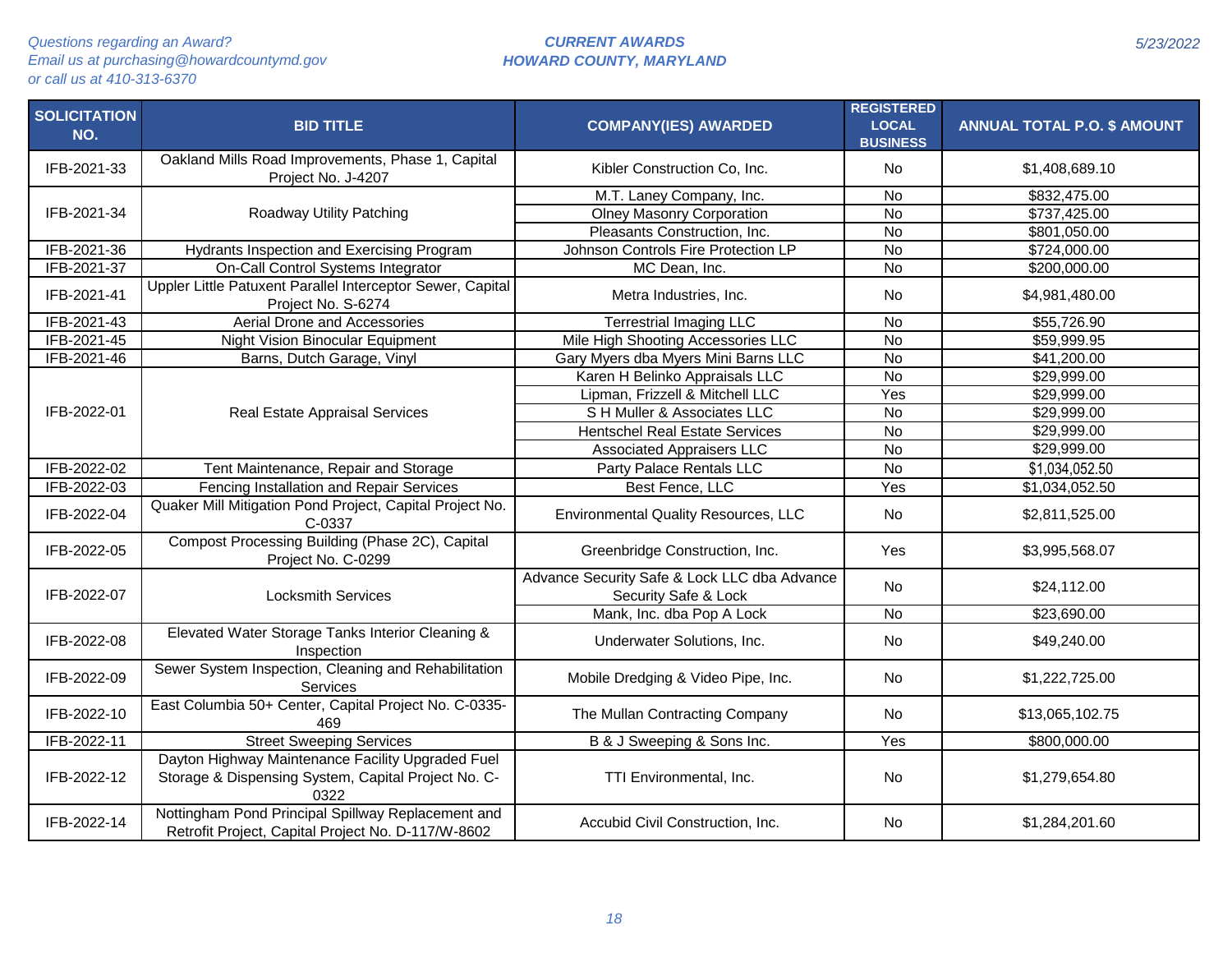| <b>SOLICITATION</b><br>NO. | <b>BID TITLE</b>                                                                                                         | <b>COMPANY(IES) AWARDED</b>                                   | <b>REGISTERED</b><br><b>LOCAL</b><br><b>BUSINESS</b> | <b>ANNUAL TOTAL P.O. \$ AMOUNT</b> |  |  |
|----------------------------|--------------------------------------------------------------------------------------------------------------------------|---------------------------------------------------------------|------------------------------------------------------|------------------------------------|--|--|
| IFB-2022-15                | Integrated Curbside Refuse and Recycling Collection<br>Services: Zone TRZ-6                                              | Bates Trucking Trash Removal, Inc.                            | <b>No</b>                                            | \$1,000,000.00                     |  |  |
|                            |                                                                                                                          | MBG Refuse Service, Inc.                                      |                                                      |                                    |  |  |
| IFB-2022-18                | Liquid Aluminum Sulfate                                                                                                  | TR International Trading Company dba<br>TRInternational, Inc. | <b>No</b>                                            | \$195,300.00                       |  |  |
|                            |                                                                                                                          | <b>General Paving &amp; Construction</b>                      | Yes                                                  | \$4,000,000.00                     |  |  |
| IFB-2022-19                | Fire Hydrant Repair Program, Capital Project No.W-8603                                                                   | <b>ECM Corporation</b>                                        | <b>No</b>                                            | \$4,000,000.00                     |  |  |
| IFB-2022-22                | Replace Bridge No. HO-006 River Road Over Rockburn<br>Branch, Capital Project No. B-3831                                 | Kinsley Construction, Inc.                                    | <b>No</b>                                            | \$863,954.50                       |  |  |
| IFB-2022-23                | Underground Water Storage Tanks for Fire Suppression,<br>Capital Project No. F-5972                                      | Utilities Unlimited, Inc.                                     | No                                                   | \$871,018.24                       |  |  |
| IFB-2022-26                | Woodcrest Drive Stream Rehabilitation Project, Capital<br>Project No. D-1176                                             | <b>Environmental Quality Resources, LLC</b>                   | <b>No</b>                                            | \$1,025,250.00                     |  |  |
| IFB-2022-27                | Heavy Duty Trucks, Class 7 & 8                                                                                           | West End Services, Inc.                                       | Yes                                                  | \$200,000.00                       |  |  |
| IFB-2022-30                | <b>Resistive Load Bank</b>                                                                                               | Coffman Electrical Equipment Co                               | $\overline{N}$                                       | \$39,507.00                        |  |  |
| IFB-2022-34                | Motor Control Center 5 (MCC-) Replacement and<br>Equipment Load Transfer Pojrect (Re-Bid), Capital<br>Project No. S-6264 | Tissa Enterprises, Inc. dba TEI Electrical<br>Solutions       | Yes                                                  | \$1,915,336.00                     |  |  |
| IFB-2022-35                | Uniform Cleaning & Alterations Services                                                                                  | <b>Rogers Custom Cleaners</b>                                 | $\overline{Y}$ es                                    | \$130,000.00                       |  |  |
|                            |                                                                                                                          | Severn Dry Cleaners                                           | <b>No</b>                                            | \$25,000.00                        |  |  |
|                            |                                                                                                                          | Atlantic Emergency Solutions, Inc.                            | No                                                   | \$100,000.00                       |  |  |
|                            | OEM Parts and Service for Heavy Equipment and                                                                            | Eyre Bus Service, Inc.                                        | Yes                                                  | \$75,000.00                        |  |  |
| IFB-2022-36                | Medium to Heavy Duty Trucks                                                                                              | <b>Fesco Emergency Sales</b>                                  | Yes                                                  | \$75,000.00                        |  |  |
|                            |                                                                                                                          | <b>Gladhill Tractor Mart</b>                                  | $\overline{N}$                                       | \$75,000.00                        |  |  |
|                            |                                                                                                                          | Johnson & Towers LLC                                          | $\overline{N}$                                       | \$75,000.00                        |  |  |
|                            |                                                                                                                          | West End Services, Inc.                                       | Yes                                                  | \$75,000.00                        |  |  |
| IFB-2022-39                | Sample Ballots Printing                                                                                                  | Corporate Press, Inc.                                         | $\overline{N}$                                       | \$64,152.70                        |  |  |
| IFB-2022-48                | <b>Restroom Trailer</b>                                                                                                  | Comforts of Home Services, Inc.                               | $\overline{N}$                                       | \$65,900.00                        |  |  |
|                            | <b>REQUEST FOR PROPOSALS</b>                                                                                             |                                                               |                                                      |                                    |  |  |
|                            |                                                                                                                          | Delta Dental of Pennsylvania                                  | No                                                   | \$150,000.00                       |  |  |
|                            |                                                                                                                          | Kaiser Foundation Health Plan                                 | <b>No</b>                                            | \$2,000,000.00                     |  |  |
| RFP-26-2014                | Healthcare, Prescription Drug and Dental Plans                                                                           | Dentaquest Mid-Atlantic                                       | <b>No</b>                                            | \$150,000.00                       |  |  |
|                            |                                                                                                                          | Aetna                                                         | No                                                   | \$2,000,000.00                     |  |  |
| RFP-29-2014                | Property Lease and Construction of Alpha Ridge Park<br>Observatory                                                       | Howard Astronomical League of Central<br>Maryland, Inc.       | No                                                   | \$0                                |  |  |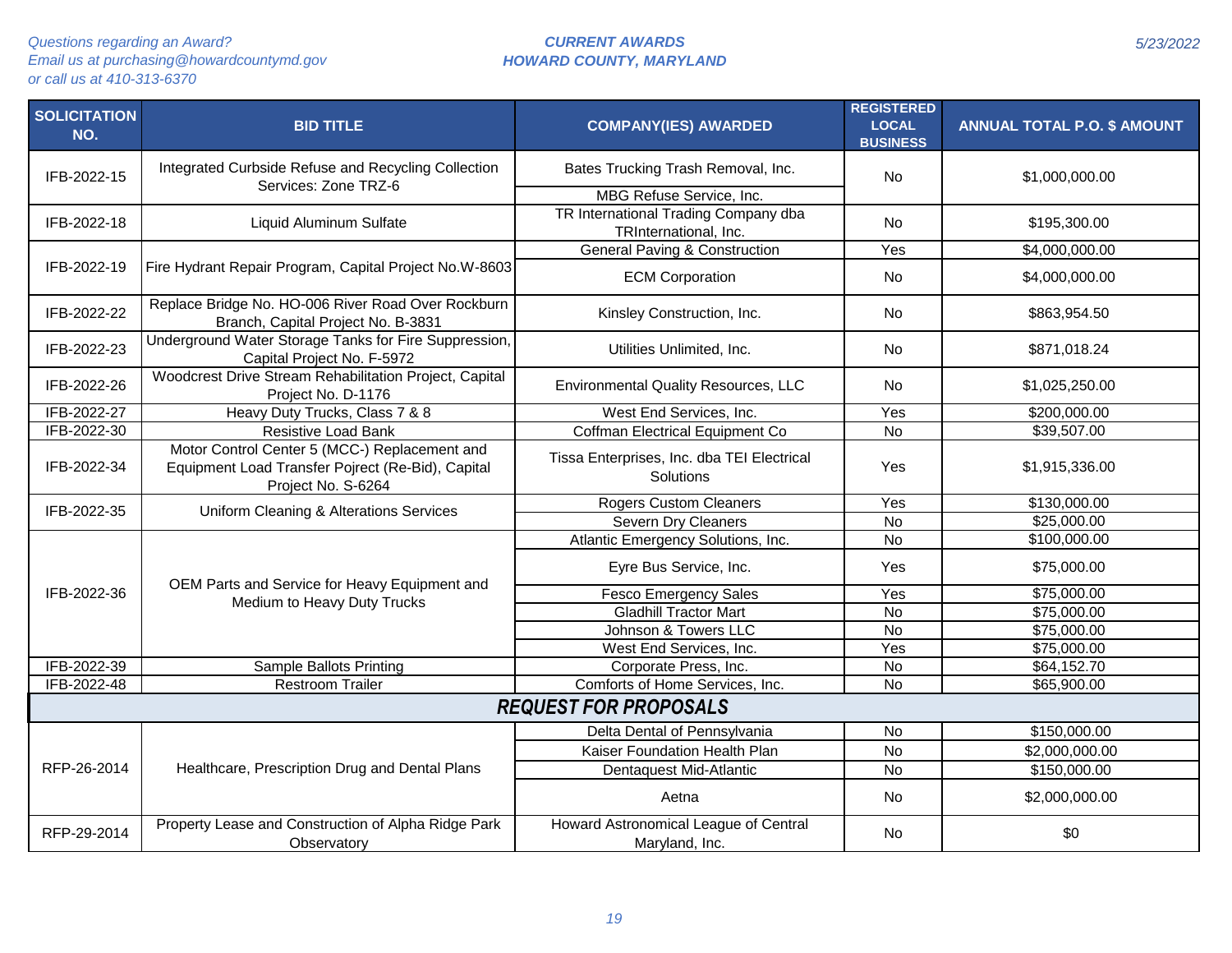| <b>SOLICITATION</b><br>NO. | <b>BID TITLE</b>                                                                               | <b>COMPANY(IES) AWARDED</b>                                   | <b>REGISTERED</b><br><b>LOCAL</b><br><b>BUSINESS</b> | <b>ANNUAL TOTAL P.O. \$ AMOUNT</b> |
|----------------------------|------------------------------------------------------------------------------------------------|---------------------------------------------------------------|------------------------------------------------------|------------------------------------|
| RFP-33-2014                | Respectful Workplace Training                                                                  | impactHR, LLC                                                 | Yes                                                  | \$95,000.00                        |
| RFP-04-2015                | Medical Director, Bureau of Behavior Health                                                    | Devang Gandhi, M.D.                                           | <b>No</b>                                            | \$208,000.00                       |
| RFP-05-2015                | Parking Meter Collection and/or Enforcement and<br><b>Parking Citation Processing Services</b> | Central Parking System of MD, Inc.                            | No                                                   | \$245,702.00                       |
| RFP-07-2015                | <b>Employee Benefit Programs Consulting Services</b>                                           | Bolton Partners, Inc.                                         | <b>No</b>                                            | \$85,000.00                        |
| RFP-08-2015                | Open Data Portal Platform and Implementation Services                                          | Socrata, Inc.                                                 | <b>No</b>                                            | \$43,795.60                        |
| RFP-09-2015                | <b>SAP Fleet Maintenance Management Solutions</b>                                              | Quintel-MC, Inc.                                              | <b>No</b>                                            | \$434,160.00                       |
| RFP-10-2015                | Security Systems & Access Control Services                                                     | Risk Management Consultants, LLC                              | <b>No</b>                                            | \$124,000.00                       |
| RFP-11-2015                | <b>Electric Bus Project</b>                                                                    | BYD Coach and Bus, LLC                                        | N <sub>o</sub>                                       | \$2,875,000.00                     |
| RFP-12-2015                | Requirements Contract for Special Bond, Tax & Tax                                              | Funk & Bolton                                                 | $\overline{N}$                                       | \$60,000.00                        |
|                            | <b>Credit Counsel Services</b>                                                                 | McKennon Shelton & Henn                                       | $\overline{N}$                                       | \$180,000.00                       |
| RFP-12-2015                | Requirements Contract for Special Bond, Tax & Tax                                              | Whiteford, Taylor & Preston                                   | No                                                   | \$160,000.00                       |
|                            | <b>Credit Counsel Services (continued)</b>                                                     | Miles & Stockbridge                                           | <b>No</b>                                            | \$60,000.00                        |
|                            |                                                                                                | McGuirewoods, LLP                                             | $\overline{N}$                                       | \$180,000.00                       |
| RFP-13-2015                | <b>Cloud Based Disaster Recovery Services</b>                                                  | Day One Solutions, Inc.                                       | $\overline{N}$                                       | \$953,867.00                       |
| RFP-14-2015                | Public Health Strategic Planning                                                               | MD Association of Nonprofit Org., Inc.                        | $\overline{N}$                                       | \$35,830.00                        |
| RFP-15-2015                | Third Party Claims Administrative Services                                                     | <b>Corvel Corporation</b>                                     | $\overline{N}$                                       | \$222,000.00                       |
| RFP-16-2015                | <b>Laboratory Analytical Support</b>                                                           | <b>ALS Environmental</b>                                      | N <sub>o</sub>                                       | \$166,000.00                       |
| RFP-02-2016                | Golf Course Operational Services for Timbers at Troy                                           | Kemper Sports Maryland, LLC                                   | $\overline{N}$                                       | <b>Revenue Generating</b>          |
| RFP-06-2016                | Landscape Maintenance                                                                          | Environmental Maintenance, Inc.                               | <b>No</b>                                            | \$248,213.00                       |
|                            |                                                                                                | Lorenz, Inc.                                                  | $\overline{N}$                                       | \$262,372.19                       |
| RFP-09-2016                | <b>Actuarial Consulting Services</b>                                                           | Bolton Partners, Inc.                                         | $\overline{N}$                                       | \$213,500.00                       |
| RFP-12-2016                | Residential Substance Use Disorder Treatment                                                   | Tuerk House, Inc. t/a Tuerk House                             | $\overline{N}$                                       | \$108,600.00                       |
|                            |                                                                                                | Maryland Treatment Centers, Inc.                              | $\overline{N}$                                       | \$74,705.00                        |
| RFP-16-2016                | Residential Substance Use Disorder Treatment<br>(continued)                                    | Anne Arundel General Treatment Services, Inc.<br>dba Pathways | No                                                   | \$73,500.00                        |
| RFP-13-2016                | Technology Acquisition for Compost Facility, Phase II                                          | Engineered Compost Systems, Inc.                              | $\overline{N}$                                       | \$1,095,000.00                     |
| RFP-15-2016                | Real Estate & Technical Advisory Service                                                       | <b>Chartwell Enterprises</b>                                  | $\overline{N}$                                       | \$250,000.00                       |
| RFP-16-2016                | <b>Cold Water Meters</b>                                                                       | L/B Water Service, Inc.                                       | <b>No</b>                                            | \$2,591,250.98                     |
| RFP-19-2016                |                                                                                                | Wells Fargo Banks NA                                          | <b>No</b>                                            | \$69,822.00                        |
|                            | Banking, Lockbox and Merchant Services                                                         | Merkle Response Services, Inc.                                | <b>No</b>                                            | \$122,915.00                       |
| RFP-19-2016                | Banking, Lockbox and Merchant Services (continued)                                             | Govolution, LLC                                               | $\overline{N}$                                       | \$345,373.00                       |
| RFP-21-2016                | <b>Banking Custodianship Services</b>                                                          | Wells Fargo Bank, NA                                          | $\overline{N}$                                       | \$39,000.00                        |
| RFP-22-2016                | Health Management Database                                                                     | Healthify, Inc.                                               | No                                                   | \$140,000.00                       |
| RFP-24-2016                | Promotional Testing for Department of Fire and Rescue<br>Services                              | Pittman McLenagan Group LC                                    | No                                                   | \$194,275.00                       |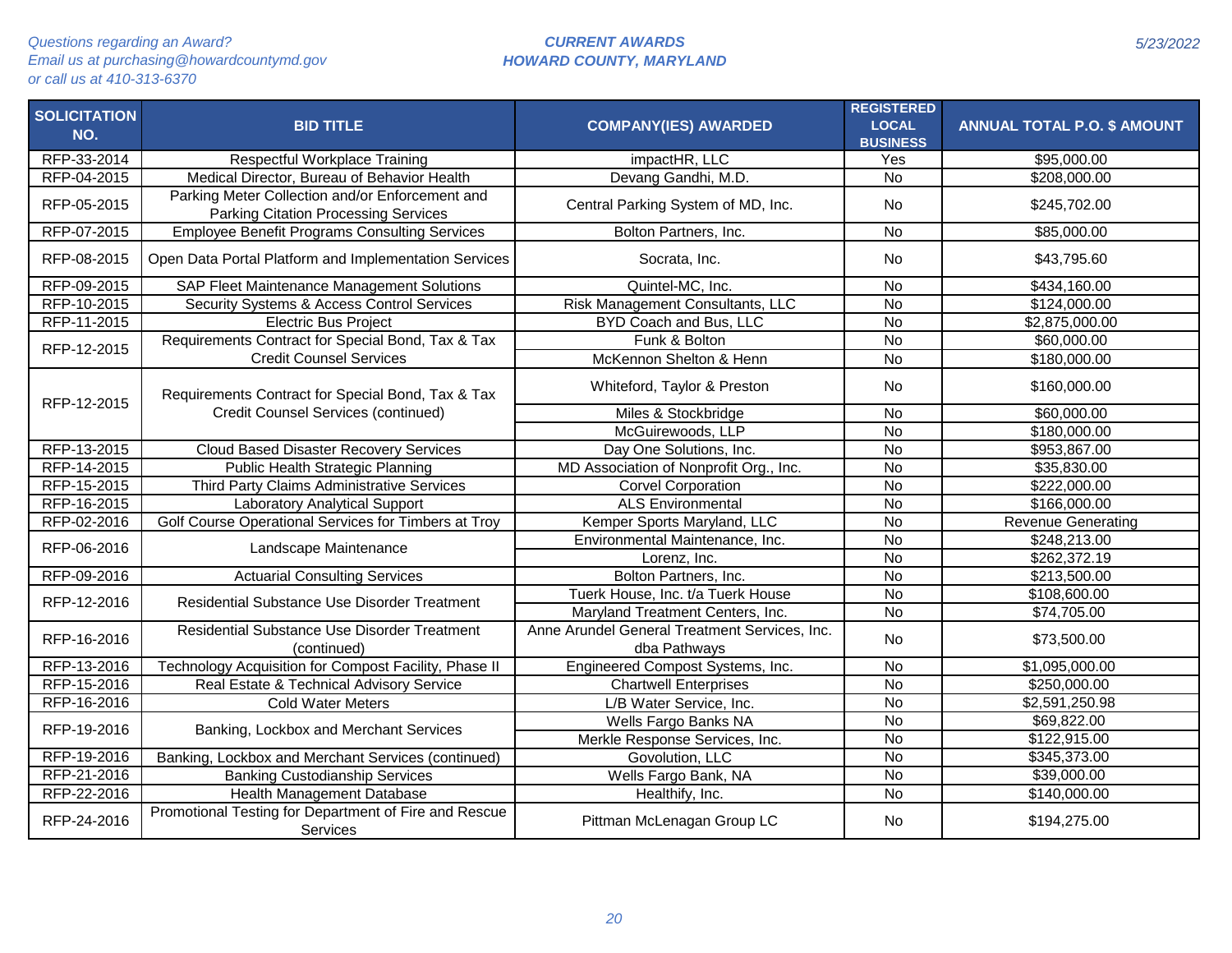| <b>SOLICITATION</b><br>NO. | <b>BID TITLE</b>                                                                                    | <b>COMPANY(IES) AWARDED</b>                                                   | <b>REGISTERED</b><br><b>LOCAL</b><br><b>BUSINESS</b> | <b>ANNUAL TOTAL P.O. \$ AMOUNT</b> |
|----------------------------|-----------------------------------------------------------------------------------------------------|-------------------------------------------------------------------------------|------------------------------------------------------|------------------------------------|
| RFP-25-2016                | Evaluation of the Howard County School Based<br>Telemedicine Program                                | The George Washington University                                              | No                                                   | \$100,444.00                       |
| RFP-02-2017                | <b>Bike Share Pilot Program</b>                                                                     | Bewegen Technologies                                                          | No                                                   | \$144,980.00                       |
| RFP-04-2017                | <b>Disaster Recovery Consulting Services</b>                                                        | Hagerty Consulting, Inc.                                                      | $\overline{N}$                                       | \$181,301.00                       |
| RFP-05-2017                | <b>Financial Advisory Services</b>                                                                  | Davenport and Company, LLC                                                    | $\overline{N}$                                       | \$60,000.00                        |
|                            |                                                                                                     | <b>IMG Advisory, LLC</b>                                                      | <b>No</b>                                            | \$60,000.00                        |
| RFP-06-2017                | Design/Build Services: Font Hill Tributary Stream<br><b>Restoration - Centennial Lane West</b>      | <b>Environmental Quality Resources, LLC</b>                                   | <b>No</b>                                            | \$3,587,764.70                     |
| RFP-07-2017                | Fiber Emergency Maintenance, Construction and Locate<br>Services                                    | One Call Concepts Locating Services                                           | <b>No</b>                                            | \$178,000.00                       |
|                            |                                                                                                     | Skyline Network Engineering, LLC                                              | <b>No</b>                                            | \$840,000.00                       |
| RFP-08-2017                | Police Department Workload & Staffing Analysis                                                      | Matrix Consulting Group, LTD                                                  | $\overline{N}$                                       | \$72,250.00                        |
| RFP-09-2017                | Large Cold-Water Meters                                                                             | L/B Water Service, Inc.                                                       | $\overline{N}$                                       | \$196,500.00                       |
| RFP-10-2017                | <b>Auditing Services</b>                                                                            | Clifton Larson Allen LLP                                                      | <b>No</b>                                            | \$159,550.00                       |
| RFP-11-2017                | <b>Environmental Landscaping Services</b>                                                           | Village Gardeners, Inc.                                                       | $\overline{N}$                                       | \$50,000.00                        |
| RFP-12-2017                | <b>Capital Lease Finance Consulting</b>                                                             | Municipal Resource Advisors LLC                                               | <b>No</b>                                            | \$62,500.00                        |
|                            |                                                                                                     | Davenport & Company LLC                                                       | <b>No</b>                                            | \$60,321.90                        |
| RFP-14-2017                | Web Based On-line Benefits Enrollment System                                                        | Benelogic, LLC                                                                | $\overline{N}$                                       | \$121,000.00                       |
| RFP-01-2018                | <b>Biosolids Management, Processing</b>                                                             | Synagro Central, LLC                                                          | <b>No</b>                                            | \$342,125.00                       |
| RFP-02-2018                | Elevator Maintenance, Repair & Modernization                                                        | Elcon Enterprises dba Elevator Control                                        | <b>No</b>                                            | \$400,000.00                       |
| RFP-03-2018                | Groundwater Remediation System Hardware and<br>Software Modernization, Capital Project No. C-2099.3 | Optimum Controls Corporation                                                  | <b>No</b>                                            | \$582,792.00                       |
| RFP-04-2018                | Time and Attendance Management Solution                                                             | Kronos, Incorporated                                                          | $\overline{N}$                                       | \$1,300,395.00                     |
| RFP-05-2018                | Household Hazardous Waste and Related Services                                                      | <b>Clean Waters Environmental Service</b>                                     | <b>No</b>                                            | \$750,000.00                       |
| RFP-06-2018                | <b>Howard County Equity Report</b>                                                                  | <b>Collaborative Communications Group</b>                                     | <b>No</b>                                            | \$61,280.00                        |
|                            |                                                                                                     | Elevated Trail Design, LLC                                                    | $\overline{N}$                                       | \$300,000.00                       |
| RFP-07-2018                | <b>Trail Construction Services</b>                                                                  | CFI Construction Corp.                                                        | $\overline{N}$                                       | \$600,000.00                       |
|                            |                                                                                                     | Elevated Trail Design, LLC                                                    | $\overline{N}$                                       | \$300,000.00                       |
|                            |                                                                                                     | Tahawus Trails, LLC                                                           | <b>No</b>                                            | \$800,000.00                       |
| RFP-08-2018                | <b>Comprehensive Move Management Services</b>                                                       | Proven Management LLC                                                         | $\overline{N}$                                       | \$369,725.32                       |
| RFP-09-2018                | Promotional Testing Services for the Department of<br>Police                                        | Emergency Services Consulting International, Inc.                             | <b>No</b>                                            | \$142,500.00                       |
| RFP-10-2018                | <b>Howard County Circuit Courthouse</b>                                                             | Edgemoor-Star America Judicial Partners LLC                                   | <b>No</b>                                            | \$31,500,000.00                    |
| RFP-11-2018                | Non-Emergency Transportation Services for Medicaid<br>Recipients                                    | Hart to Heart Ambulance Serv, Inc. DBA Hart to<br><b>Heart Transportation</b> | No                                                   | \$2,671,095.46                     |
| RFP-12-2018                | Evaluation of Howard County's Head Start Program                                                    | Anlar, LLC, Tate Gould                                                        | <b>No</b>                                            | \$30,000.00                        |
| RFP-13-2018                | <b>Environmental Landscaping Services</b>                                                           | Village Gardeners, Inc.                                                       | <b>No</b>                                            | \$60,000.00                        |
| RFP-14-2018                | Master Plan for Route 1 Corridor Consulting Services                                                | RKG Associates, Inc.                                                          | $\overline{N}$                                       | \$301,065.00                       |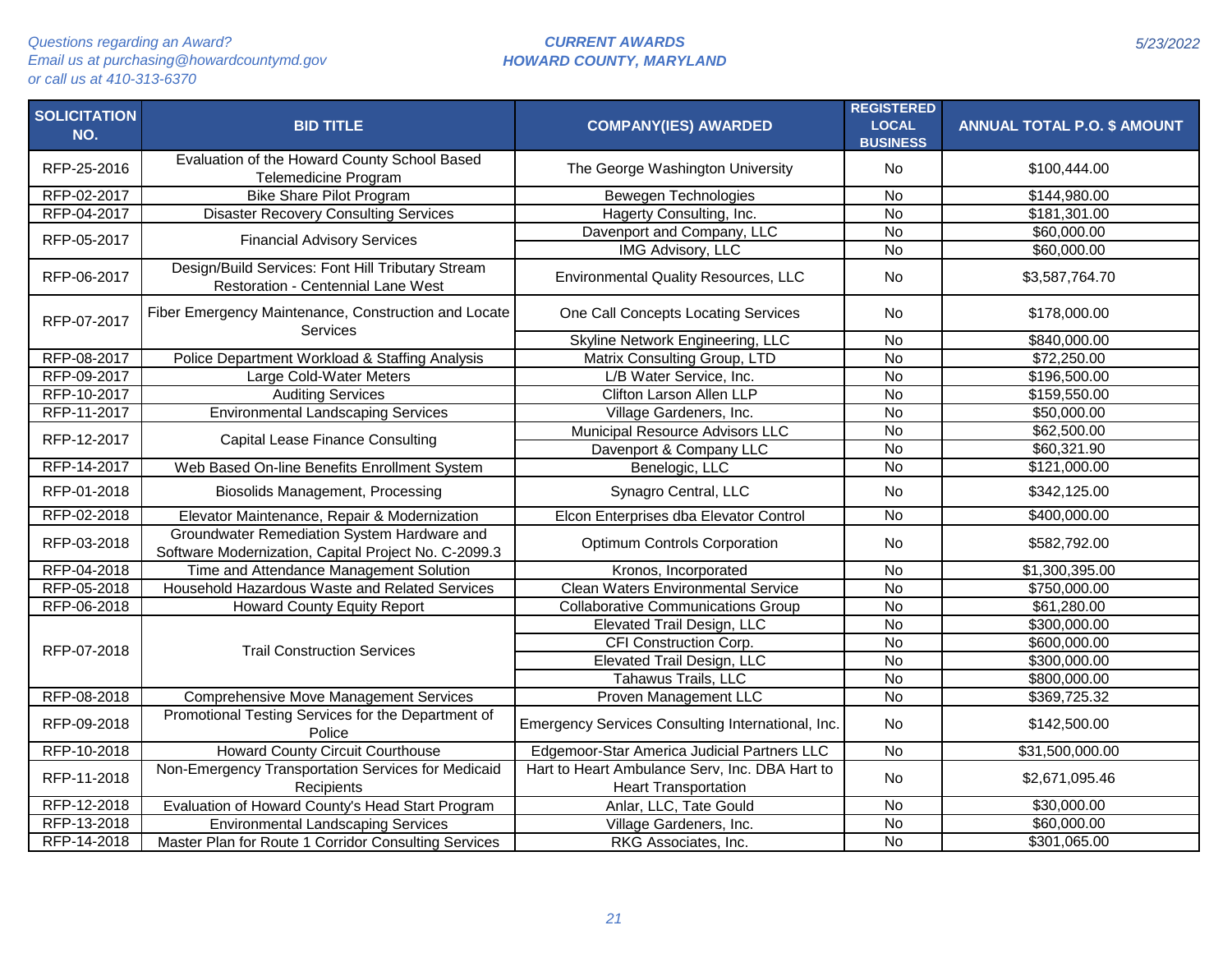| <b>SOLICITATION</b><br>NO. | <b>BID TITLE</b>                                                                                                                      | <b>COMPANY(IES) AWARDED</b>                              | <b>REGISTERED</b><br><b>LOCAL</b><br><b>BUSINESS</b> | <b>ANNUAL TOTAL P.O. \$ AMOUNT</b> |
|----------------------------|---------------------------------------------------------------------------------------------------------------------------------------|----------------------------------------------------------|------------------------------------------------------|------------------------------------|
| RFP-15-2018                | <b>Special Pension Counsel Service</b>                                                                                                | Miles & Stockbridge, P.C.                                | No                                                   | \$75,000.00                        |
|                            |                                                                                                                                       | Whiteford, Taylor & Preston, L.L.P.                      | <b>No</b>                                            | \$75,000.00                        |
| RFP-16-2018                | <b>Custodial Services</b>                                                                                                             | Jasso Maintenance, LLC                                   | No                                                   | \$1,535,045.00                     |
|                            |                                                                                                                                       | C J Maintenance, Inc.                                    | $\overline{N}$                                       | \$638,938.00                       |
| RFP-18-2018                | Voluntary Benefits Program Management                                                                                                 | SF&C Insurance Associates, Inc.                          | $\overline{N}$                                       | <b>Revenue Generating</b>          |
| RFP-19-2018                | <b>Environmental Hazard Abatement Services</b>                                                                                        | Total Environmental Concepts, Inc.                       | $\overline{N}$                                       | \$169,971.00                       |
| RFP-01-2019                | <b>Fiscal Impact Analysis Consultant Services</b>                                                                                     | Urban Analytics, Inc.                                    | No                                                   | \$80,843.31                        |
| RFP-02-2019                | <b>Investment Advisory Consultant: Howard County</b><br>Retirement, Howard County Police and Fire Employees<br><b>Retirement Plan</b> | NEPC, LLC                                                | <b>No</b>                                            | \$200,000.00                       |
| RFP-03-2019                | <b>Actuarial Consulting Services</b>                                                                                                  | Pinnacle Actuarial Resources, Inc.                       | <b>No</b>                                            | \$29,000.00                        |
| RFP-04-2019                | Snow Removal Services, Sidewalks, Steps, Plazas,                                                                                      | <b>Colossal Contractors Inc</b>                          | <b>No</b>                                            | \$351,500.00                       |
|                            | Parking Lots, Entry Ways                                                                                                              | C & T Building Services, LLC                             | No                                                   | \$350,000.00                       |
| RFP-05-2019                | <b>Risk Management Consultant Services</b>                                                                                            | Insurance Buyers' Council, Inc.                          | $\overline{N}$                                       | \$12,000.00                        |
| RFP-06-2019                | Computerized Maintenance Management System<br>(CMMS)                                                                                  | Facilities Survey, Inc.                                  | <b>No</b>                                            | \$88,670.00                        |
| RFP-07-2019                | Water Meter Replacement and Installation Services                                                                                     | Itron, Inc.                                              | <b>No</b>                                            | \$1,099,251.72                     |
| RFP-08-2019                | Operation and Maintenance of Wastewater Treatment<br><b>Facilities</b>                                                                | Professional Startup and Operating Services, Inc.        | No                                                   | \$139,000.00                       |
| RFP-11-2019                | <b>Environmental Landscaping Services</b>                                                                                             | Village Gardeners, Inc.                                  | <b>No</b>                                            | \$75,000.00                        |
|                            |                                                                                                                                       | Evans & Sutherland Computer Corp                         | $\overline{N}$                                       | \$222,600.00                       |
| RFP-13-2019                | Planetarium Equipment Upgrade and Support, Multiple<br>Award                                                                          | Digitalis Education Solutions, Inc.                      | No.                                                  | \$10,430.00                        |
| RFP-14-2019                | Cisco Network Services and Equipment                                                                                                  | Inband Networks, LLC                                     | Yes                                                  | \$160,000.00                       |
| RFP-15-2019                | <b>Cybersecurity Operations Center Services</b>                                                                                       | Comtech LLC                                              | <b>No</b>                                            | \$308,500.00                       |
| RFP-01-2020                | <b>Consulting Plan for Housing</b>                                                                                                    | Urban Design Ventures, LLC                               | <b>No</b>                                            | \$38,500.00                        |
| RFP-02-2020                | <b>Home Delivered Meals</b>                                                                                                           | Meals on Wheels of Central Maryland                      | $\overline{N}$                                       | \$204,074.00                       |
| RFP-03-2020                | <b>Consulting Services for Housing Opportunities</b><br>Masterplan                                                                    | Robert Charles Lesser & Co, LLC RCLCO                    | No                                                   | \$311,888.00                       |
| RFP-04-2020                | <b>Labor Relations Negotiation Services</b>                                                                                           | Harris, Jones & Malone LLC                               | $\overline{N}$                                       | \$96,000.00                        |
| RFP-05-2020                | <b>Website Redevelopment Services</b>                                                                                                 | Taoti Enterprises, Inc.                                  | $\overline{N}$                                       | \$244,102.08                       |
| RFP-07-2020                | Security System and Access Control Services                                                                                           | EAI Security Systems, Inc.                               | <b>No</b>                                            | \$172,100.00                       |
| RFP-08-2020                | Homebuyer Education Workshops                                                                                                         | Homefree USA, Inc.                                       | No                                                   | \$64,996.00                        |
| RFP-10-2020                | Health Management Database                                                                                                            | Aunt Bertha, A Public Benefit Corp                       | No                                                   | \$45,900.00                        |
| RFP-14-2020                | Program Manager/Lead Instructor, Paramedic Pathways<br>Scholarship Program                                                            | Paramedical Training & Services, Inc.                    | <b>No</b>                                            | \$93,378.00                        |
| RFP-01-2021                | Cafeteria (Snack Bar) Services                                                                                                        | Perkins Management Services Company of<br>Maryland, Inc. | No                                                   | <b>Revenue Generating</b>          |
| RFP-02-2021                | Tax Increment Financing Consulting Services                                                                                           | Municap, Inc.                                            | No                                                   | \$104,165.00                       |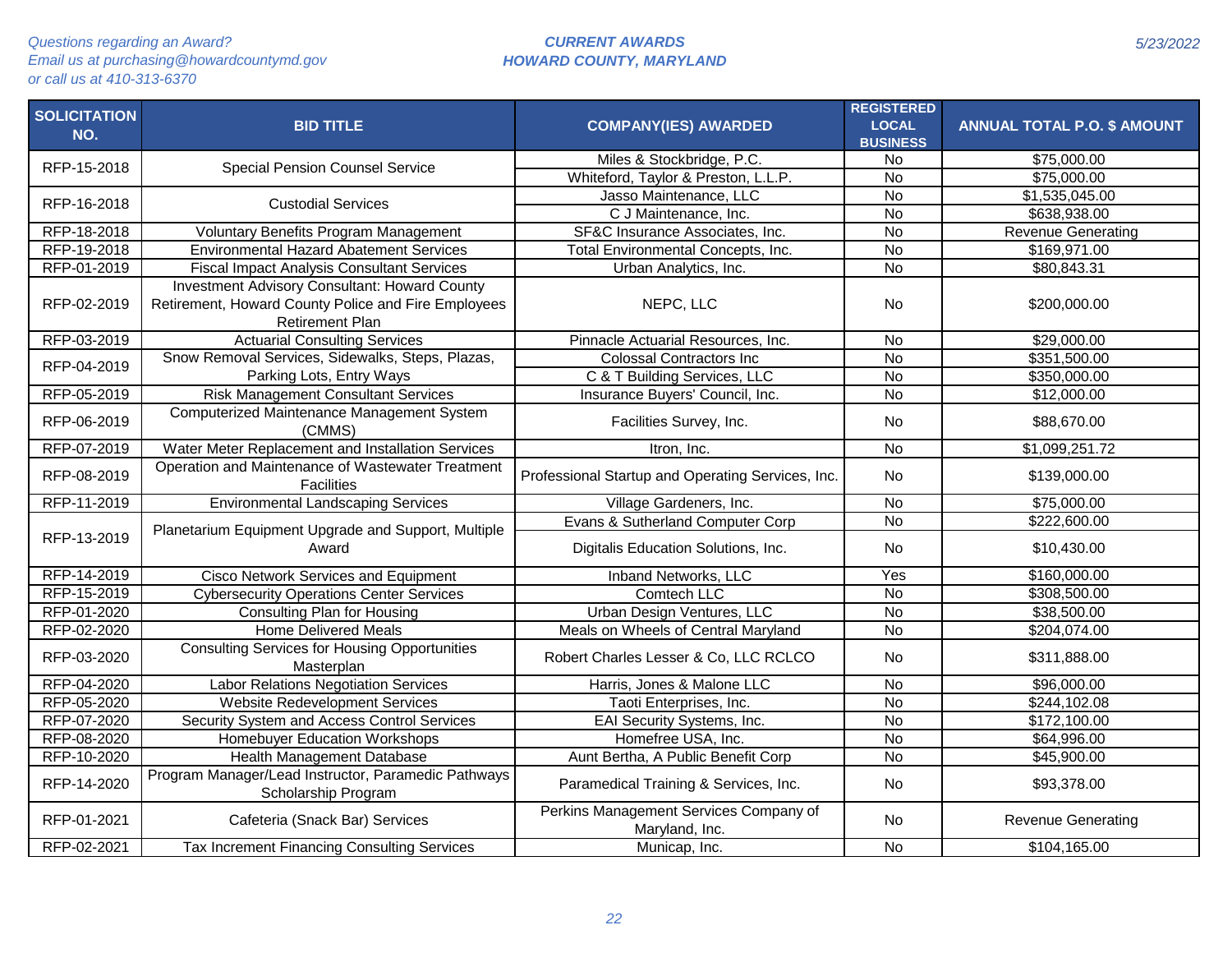# *CURRENT AWARDS HOWARD COUNTY, MARYLAND*

| <b>SOLICITATION</b><br>NO. | <b>BID TITLE</b>                                                                               | <b>COMPANY(IES) AWARDED</b>                                       | <b>REGISTERED</b><br><b>LOCAL</b><br><b>BUSINESS</b> | <b>ANNUAL TOTAL P.O. \$ AMOUNT</b> |
|----------------------------|------------------------------------------------------------------------------------------------|-------------------------------------------------------------------|------------------------------------------------------|------------------------------------|
| RFP-03-2021                | <b>Building Renovation and Repair Service</b>                                                  | North Point Builders of Maryland, LLC                             | No                                                   | \$1,500,000.00                     |
|                            |                                                                                                | Keller Brothers, Inc.                                             | $\overline{N}$                                       | \$1,500,000.00                     |
|                            |                                                                                                | Plano Coudon, LLC                                                 | $\overline{N}$                                       | \$1,500,000.00                     |
|                            |                                                                                                | CDCI, Inc.                                                        | <b>No</b>                                            | \$1,500,000.00                     |
| RFP-03-2021                | Building Renovation and Repair Service (continued)                                             | <b>Hayes Construction Company</b>                                 | <b>No</b>                                            | \$1,500,000.00                     |
|                            |                                                                                                | <b>Centennial Contractors ENT Inc</b>                             | $\overline{N}$                                       | \$1,500,000.00                     |
|                            |                                                                                                | Nichols Contracting Inc                                           | $\overline{N}$                                       | \$1,500,000.00                     |
|                            |                                                                                                | Shade Construction Co, Inc.                                       | <b>No</b>                                            | \$1,500,000.00                     |
| RFP-04-2021                | Campus Microgrid and Combined Heat Power Design                                                | Schneider Electric USA, Inc.                                      | $\overline{N}$                                       | \$109,000.00                       |
|                            |                                                                                                | <b>Ballard Spahr LLP</b>                                          | $\overline{N}$                                       | \$50,000.00                        |
|                            |                                                                                                | McGuirewoods, LLP                                                 | <b>No</b>                                            | \$50,000.00                        |
| RFP-06-2021                | Special Bond, Tax and Tax Credit Counsel Services                                              | McKennon Shelton & Henn, LLP                                      | $\overline{N}$                                       | \$50,000.00                        |
|                            |                                                                                                | Miles & Stockbridge, P.C.                                         | No.                                                  | \$50,000.00                        |
| RFP-07-2021                | Branding and Public Health Awareness Campaign                                                  | DC Nadia Group LLC                                                | <b>No</b>                                            | \$65,000.00                        |
| RFP-08-2021                | Landscaping Maintenance                                                                        | Environmental Maintenance, Inc.                                   | <b>No</b>                                            | \$388,674.00                       |
| RFP-08-2021                | Landscaping Maintenance (continued)                                                            | Lorenz, Inc.                                                      | <b>No</b>                                            | \$190,454.00                       |
| RFP-10-2021                | Parking Meter Collection, Enforcement and Citation<br><b>Processing Services</b>               | SP Plus Corporation                                               | <b>No</b>                                            | \$130,000.00                       |
| RFP-11-2021                | <b>Cold Water Meters</b>                                                                       | L/B Water Service, Inc.                                           | <b>No</b>                                            | \$3,361,310.00                     |
| RFP-12-2021                | Residential Crisis Services/Mental Health (RCS)<br>Program                                     | Way Station, Inc.                                                 | No                                                   | \$729,000.00                       |
| RFP-13-2021                | Other Post-Employment Benefits Trust Service                                                   | PFM Asset Management LLC                                          | <b>No</b>                                            | \$185,000.01                       |
|                            |                                                                                                | Delta Dental of Pennsylvania                                      | <b>No</b>                                            | \$168,748.00                       |
| RFP-14-2021                | Medical, Pharmacy, Medicare Advantage, Dental and<br><b>Vision Plans</b>                       | Kaiser Foundation Health Plan of the Mid Atlantic<br>States, Inc. | <b>No</b>                                            | \$4,275,303.00                     |
|                            |                                                                                                | VSP Vision Care, Inc. dba Vision Service Plan                     | <b>No</b>                                            | \$2,877,264.00                     |
| RFP-14-2021                | Medical, Pharmacy, Medicare Advantage, Dental and<br>Vision Plans (continued)                  | CVS Pharmacy, Inc. dba CaremarkPCS health<br>L.L.C.               | No                                                   | \$7,523,472.00                     |
|                            |                                                                                                | <b>AETNA</b>                                                      | $\overline{N}$                                       | \$5,141,310.40                     |
| RFP-19-2021                | Payroll Processing and HRIS Platform                                                           | ADP Automatic Data Processing                                     | <b>No</b>                                            | \$497,153.00                       |
| RFP-01-2022                | <b>Substance Use Prevention Services</b>                                                       | HC Drug Free, Inc.                                                | Yes                                                  | \$62,975.00                        |
| RFP-02-2022                | Substance Use Prevention Evidence Basted Practices                                             | HC Drug Free, Inc.                                                | Yes                                                  | \$48,250.00                        |
| RFP-03-2022                | Case Management Services for the Law Enforcement<br>Assisted Diversion (LEAD) Program (Re-Bid) | Humanim, Inc.                                                     | Yes                                                  | \$156,001.00                       |
| RFP-05-2022                | Debris Clean - Up Monitoring and Response<br>Management                                        | Thompson Consulting Services, LLC                                 | <b>No</b>                                            | \$400,000.00                       |

*5/23/2022*